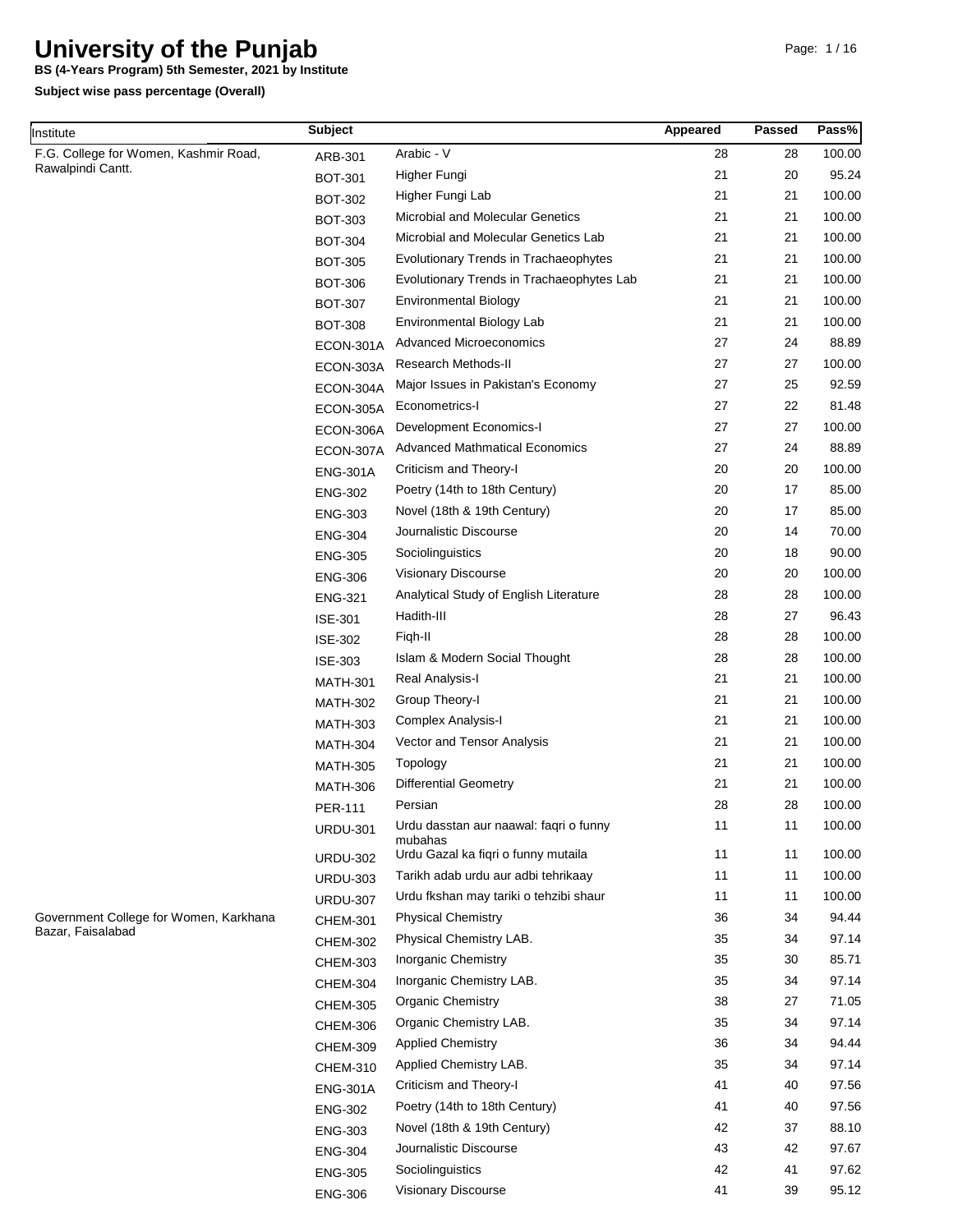**BS (4-Years Program) 5th Semester, 2021 by Institute**

| Institute                            | <b>Subject</b>  |                                           | Appeared | Passed   | Pass%           |
|--------------------------------------|-----------------|-------------------------------------------|----------|----------|-----------------|
| Government College for Women, Wahdat | APSY-351        | Psycho-Pathology                          | 45       | 44       | 97.78           |
| Colony, Lahore                       | APSY-352        | Schools and Perspectives in Psychology    | 42       | 42       | 100.00          |
|                                      | APSY-353        | Developmental Psychology (Revised)        | 42       | 42       | 100.00          |
|                                      | APSY-354        | Psychological Assessment                  | 42       | 42       | 100.00          |
|                                      | APSY-355        | Psychology Assessment (Practical)         | 42       | 42       | 100.00          |
|                                      | APSY-356        | Research Methods - I                      | 42       | 42       | 100.00          |
|                                      | APSY-357        | Statistics in Psychology                  | 43       | 39       | 90.70           |
|                                      | <b>COMM-301</b> | <b>Business Management</b>                | 22       | 22       | 100.00          |
|                                      | COMM-302        | Enterpreneurship (Commerce)               | 22       | 22       | 100.00          |
|                                      | <b>COMM-303</b> | <b>Interpersonal Skills</b>               | 22       | 22       | 100.00          |
|                                      | <b>COMM-304</b> | <b>Principles of Marketing</b>            | 22       | 22       | 100.00          |
|                                      | <b>COMM-305</b> | Research Methods in Business              | 23       | 23       | 100.00          |
|                                      | <b>ECON-301</b> | Micro Economics                           | 2        | 2        | 100.00          |
|                                      | ECON-301A       | <b>Advanced Microeconomics</b>            | 15       | 7        | 46.67           |
|                                      | <b>ECON-302</b> | Econometrics I                            | 4        | 4        | 100.00          |
|                                      | ECON-303A       | Research Methods-II                       | 15       | 14       | 93.33           |
|                                      | ECON-304A       | Major Issues in Pakistan's Economy        | 15       | 13       | 86.67           |
|                                      | ECON-305A       | Econometrics-I                            | 15       | 12       | 80.00           |
|                                      | ECON-306A       | Development Economics-I                   | 15       | 14       | 93.33           |
|                                      | ECON-307A       | <b>Advanced Mathmatical Economics</b>     | 15       | 13       | 86.67           |
|                                      | <b>ENG-312</b>  | Semantics                                 | 32       | 30       | 93.75           |
|                                      | <b>ENG-313</b>  | Psycholinguistics                         | 31       | 28       | 90.32           |
|                                      | <b>ENG-314</b>  | Sociolinguistics                          | 31       | 29       | 93.55           |
|                                      | <b>ENG-315</b>  | Second Language Acquisition               | 31       | 27       | 87.10           |
|                                      | <b>ENG-316</b>  | <b>Discourse Analysis</b>                 | 31       | 28       | 90.32           |
|                                      | <b>ENG-322</b>  | <b>World Englishes</b>                    | 31       | 28       | 90.32           |
|                                      |                 | Theory of Automata (IT)                   | 46       | 44       | 95.65           |
|                                      | IT-301          | Principles of Managment (SS)              | 40       | 37       | 92.50           |
|                                      | IT-302          | Formal Logic (Rev)                        | 41       | 39       | 95.12           |
|                                      | <b>IT-303A</b>  | Databse Systems (CMP)                     | 40       | 38       | 95.00           |
|                                      | IT-304          | Databse Systems LAB (CMP)                 | 40       | 38       | 95.00           |
|                                      | IT-305          | Operating Systems (CMP)                   | 40       | 38       | 95.00           |
|                                      | IT-306          | Object Oriented Analysis and Design (ICS) | 40       | 38       | 95.00           |
|                                      | IT-307          | Real Analysis-I                           | 19       | 19       | 100.00          |
|                                      | <b>MATH-301</b> | Group Theory-I                            | 20       | 17       | 85.00           |
|                                      | <b>MATH-302</b> | Complex Analysis-I                        | 20       | 19       | 95.00           |
|                                      | <b>MATH-303</b> | Vector and Tensor Analysis                | 19       | 19       | 100.00          |
|                                      | <b>MATH-304</b> | Topology                                  | 19       | 19       | 100.00          |
|                                      | <b>MATH-305</b> | <b>Differential Geometry</b>              | 19       | 19       | 100.00          |
|                                      | <b>MATH-306</b> |                                           | 22       |          | 100.00          |
|                                      | PE-301          | Science of Sports Training                |          | 22       |                 |
|                                      | PE-302          | Physical Education for Special Population | 22<br>22 | 22<br>21 | 100.00<br>95.45 |
|                                      | PE-303          | <b>Sports Nutrition</b>                   |          |          |                 |
|                                      | PHY-301         | <b>Classical Mechanics</b>                | 14       | 14       | 100.00          |
|                                      | PHY-302         | Mathematical Methods of Physics-I         | 16       | 16       | 100.00          |
|                                      | PHY-303         | Solid State Physics-I                     | 14       | 14       | 100.00          |
|                                      | <b>PHY-304A</b> | <b>Electronic Devices and Circuits</b>    | 14       | 14       | 100.00          |
|                                      | PHY-305         | <b>Quantum Mechanics-I</b>                | 14       | 13       | 92.86           |
|                                      | <b>PHY-306A</b> | Physics Lab-III (Modern Physics)          | 14       | 14       | 100.00          |
|                                      | <b>SCI-311</b>  | <b>Environmental Sciences</b>             | 22       | 22       | 100.00          |
|                                      | <b>TECH-311</b> | Introduction to Modern Technologies       | 22       | 21       | 95.45           |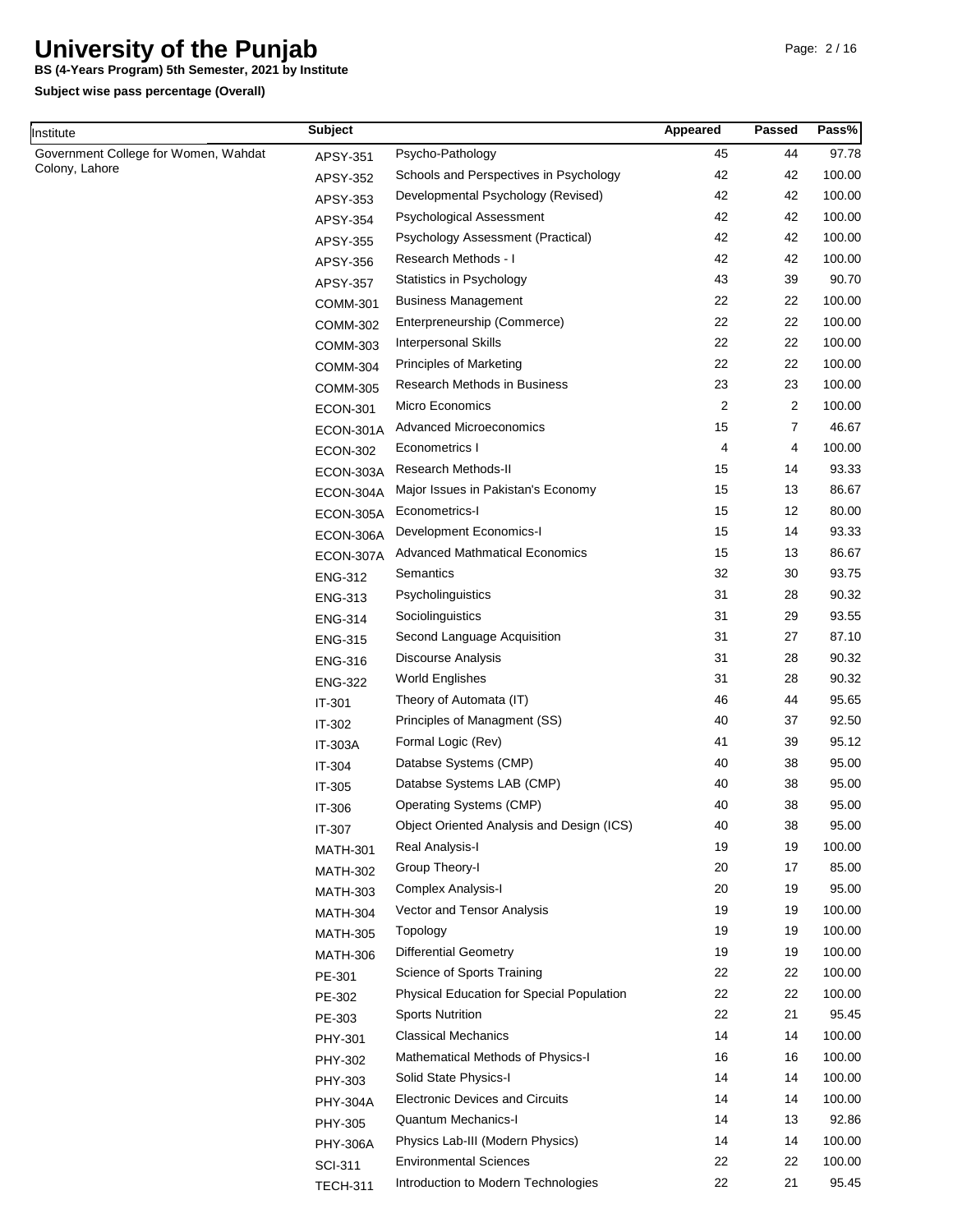**BS (4-Years Program) 5th Semester, 2021 by Institute**

| Institute                                   | <b>Subject</b>  |                                           | Appeared | <b>Passed</b>  | Pass%  |
|---------------------------------------------|-----------------|-------------------------------------------|----------|----------------|--------|
| Government College of Commerce, Allama      | <b>BBA-301</b>  | Credit Management                         | 29       | 29             | 100.00 |
| Iqbal Town, Lahore                          | <b>BBA-302</b>  | <b>Business Research Methods</b>          | 29       | 29             | 100.00 |
|                                             | <b>BBA-303</b>  | Company Law                               | 29       | 29             | 100.00 |
|                                             | <b>BBA-304</b>  | Web Engineering                           | 29       | 29             | 100.00 |
|                                             | <b>BBA-305</b>  | Human Resource Management                 | 29       | 29             | 100.00 |
| Government College of Commerce, Gujranwala  | <b>BBA-301</b>  | <b>Credit Management</b>                  | 24       | 24             | 100.00 |
|                                             | <b>BBA-302</b>  | <b>Business Research Methods</b>          | 24       | 24             | 100.00 |
|                                             | <b>BBA-303</b>  | Company Law                               | 24       | 24             | 100.00 |
|                                             | <b>BBA-304</b>  | Web Engineering                           | 24       | 24             | 100.00 |
|                                             | <b>BBA-305</b>  | Human Resource Management                 | 24       | 24             | 100.00 |
| Government College of Commerce, Peoples     | <b>BBA-301</b>  | <b>Credit Management</b>                  | 12       | 12             | 100.00 |
| Colony, Faisalabad                          | <b>BBA-302</b>  | <b>Business Research Methods</b>          | 12       | 12             | 100.00 |
|                                             | <b>BBA-303</b>  | Company Law                               | 12       | 12             | 100.00 |
|                                             | <b>BBA-304</b>  | Web Engineering                           | 12       | 12             | 100.00 |
|                                             | <b>BBA-305</b>  | Human Resource Management                 | 12       | 12             | 100.00 |
| Government College of Commerce, Rawalpindi  | <b>BBA-301</b>  | <b>Credit Management</b>                  | 7        | 7              | 100.00 |
|                                             | <b>BBA-302</b>  | <b>Business Research Methods</b>          | 7        | $\overline{7}$ | 100.00 |
|                                             | <b>BBA-303</b>  | Company Law                               | 7        | 7              | 100.00 |
|                                             | <b>BBA-304</b>  | Web Engineering                           | 7        | $\overline{7}$ | 100.00 |
|                                             | <b>BBA-305</b>  | Human Resource Management                 | 7        | $\overline{7}$ | 100.00 |
| Government College of Science, Wahdat Road, | ARB-301         | Arabic - V                                | 34       | 34             | 100.00 |
| Lahore                                      |                 | <b>Credit Management</b>                  | 67       | 65             | 97.01  |
|                                             | <b>BBA-301</b>  | <b>Business Research Methods</b>          | 66       | 64             | 96.97  |
|                                             | <b>BBA-302</b>  | Company Law                               | 66       | 64             | 96.97  |
|                                             | <b>BBA-303</b>  | Web Engineering                           | 66       | 64             | 96.97  |
|                                             | <b>BBA-304</b>  | Human Resource Management                 | 68       | 64             | 94.12  |
|                                             | <b>BBA-305</b>  | Higher Fungi                              | 41       | 38             | 92.68  |
|                                             | <b>BOT-301</b>  | Higher Fungi Lab                          | 44       | 44             | 100.00 |
|                                             | <b>BOT-302</b>  | <b>Microbial and Molecular Genetics</b>   | 40       | 36             | 90.00  |
|                                             | <b>BOT-303</b>  | Microbial and Molecular Genetics Lab      | 41       | 41             | 100.00 |
|                                             | <b>BOT-304</b>  |                                           |          |                | 100.00 |
|                                             | <b>BOT-305</b>  | Evolutionary Trends in Trachaeophytes     | 44       | 44             |        |
|                                             | <b>BOT-306</b>  | Evolutionary Trends in Trachaeophytes Lab | 43       | 43             | 100.00 |
|                                             | BOT-307         | <b>Environmental Biology</b>              | 40       | 40             | 100.00 |
|                                             | <b>BOT-308</b>  | Environmental Biology Lab                 | 40       | 40             | 100.00 |
|                                             | <b>BSCS-301</b> | News Reporting & Writing                  | 41       | 41             | 100.00 |
|                                             | <b>BSCS-302</b> | Broadcast Journalism                      | 42       | 42             | 100.00 |
|                                             | <b>BSCS-303</b> | Online Journalism                         | 41       | 41             | 100.00 |
|                                             | <b>BSCS-304</b> | Media Seminar                             | 41       | 41             | 100.00 |
|                                             | <b>BSCS-305</b> | Theories of Communication-I               | 42       | 42             | 100.00 |
|                                             | <b>CHEM-301</b> | <b>Physical Chemistry</b>                 | 40       | 40             | 100.00 |
|                                             | <b>CHEM-302</b> | Physical Chemistry LAB.                   | 39       | 39             | 100.00 |
|                                             | <b>CHEM-303</b> | <b>Inorganic Chemistry</b>                | 39       | 39             | 100.00 |
|                                             | <b>CHEM-304</b> | Inorganic Chemistry LAB.                  | 39       | 39             | 100.00 |
|                                             | <b>CHEM-305</b> | Organic Chemistry                         | 41       | 36             | 87.80  |
|                                             | <b>CHEM-306</b> | Organic Chemistry LAB.                    | 39       | 39             | 100.00 |
|                                             | <b>CHEM-307</b> | <b>Analytical Chemistry</b>               | 14       | 13             | 92.86  |
|                                             | <b>CHEM-308</b> | Analytical Chemistry LAB.                 | 14       | 14             | 100.00 |
|                                             | <b>CHEM-309</b> | <b>Applied Chemistry</b>                  | 13       | 13             | 100.00 |
|                                             | CHEM-310        | Applied Chemistry LAB.                    | 13       | 13             | 100.00 |
|                                             | <b>CHEM-311</b> | <b>Bio Chemistry</b>                      | 12       | 12             | 100.00 |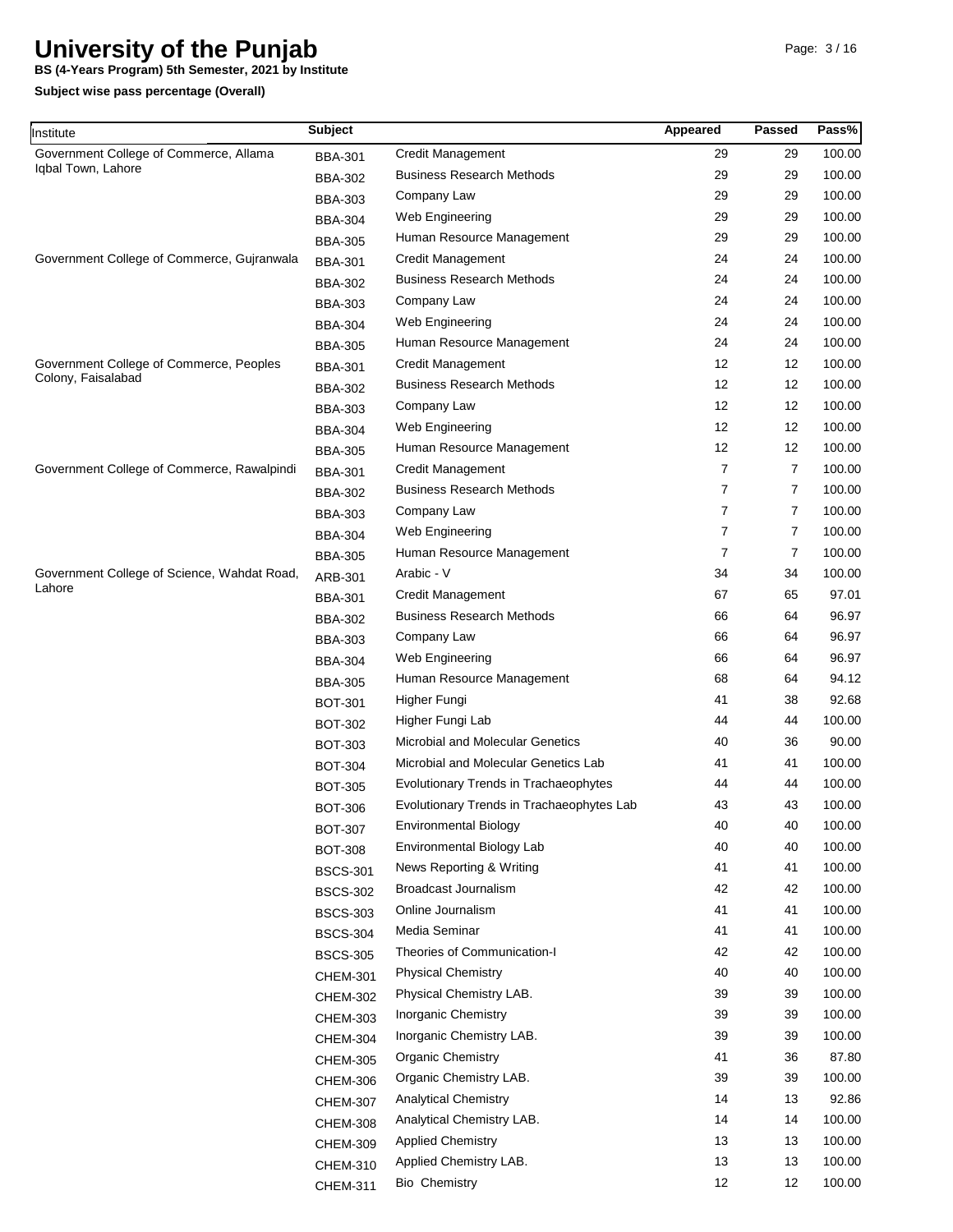**BS (4-Years Program) 5th Semester, 2021 by Institute**

| Institute                                   | <b>Subject</b>  |                                                      | Appeared | Passed | Pass%  |
|---------------------------------------------|-----------------|------------------------------------------------------|----------|--------|--------|
| Government College of Science, Wahdat Road, | <b>CHEM-312</b> | Bio Chemistry LAB.                                   | 12       | 12     | 100.00 |
| Lahore                                      | <b>ECON-301</b> | <b>Micro Economics</b>                               | 11       | 6      | 54.55  |
|                                             | ECON-301A       | <b>Advanced Microeconomics</b>                       | 39       | 19     | 48.72  |
|                                             | <b>ECON-302</b> | Econometrics I                                       | 15       | 14     | 93.33  |
|                                             | <b>ECON-303</b> | <b>Mathematical Economics I</b>                      | 4        | 2      | 50.00  |
|                                             | ECON-303A       | Research Methods-II                                  | 39       | 38     | 97.44  |
|                                             | <b>ECON-304</b> | General Equilibrium and Welfare Economics            | 12       | 10     | 83.33  |
|                                             | ECON-304A       | Major Issues in Pakistan's Economy                   | 39       | 29     | 74.36  |
|                                             | ECON-305A       | Econometrics-I                                       | 39       | 37     | 94.87  |
|                                             | ECON-306A       | Development Economics-I                              | 39       | 38     | 97.44  |
|                                             | ECON-307A       | <b>Advanced Mathmatical Economics</b>                | 39       | 33     | 84.62  |
|                                             | ED-322          | Instructional Technology                             | 35       | 35     | 100.00 |
|                                             | EDE-169         | Sociology III                                        | 35       | 34     | 97.14  |
|                                             | EDE-322         | <b>Educational Assessment</b>                        | 36       | 34     | 94.44  |
|                                             | EDE-372         | Methods of Teaching Urdu in Elementary<br>Schools    | 35       | 35     | 100.00 |
|                                             | EDE-373         | Methods of Teaching Science in Elementary<br>Schools | 36       | 36     | 100.00 |
|                                             | EDE-374         | Methods of Teaching English in Elementary<br>Schools | 37       | 37     | 100.00 |
|                                             | <b>ENG-301</b>  | <b>Literary Criticism</b>                            | 1        | 1      | 100.00 |
|                                             | <b>ENG-301A</b> | Criticism and Theory-I                               | 41       | 40     | 97.56  |
|                                             | <b>ENG-302</b>  | Poetry (14th to 18th Century)                        | 41       | 40     | 97.56  |
|                                             | <b>ENG-303</b>  | Novel (18th & 19th Century)                          | 39       | 38     | 97.44  |
|                                             | <b>ENG-304</b>  | Journalistic Discourse                               | 39       | 37     | 94.87  |
|                                             | <b>ENG-305</b>  | Sociolinguistics                                     | 39       | 36     | 92.31  |
|                                             | <b>ENG-306</b>  | Visionary Discourse                                  | 39       | 38     | 97.44  |
|                                             | <b>ENG-321</b>  | Analytical Study of English Literature               | 34       | 34     | 100.00 |
|                                             | <b>ISE-301</b>  | Hadith-III                                           | 43       | 43     | 100.00 |
|                                             | <b>ISE-302</b>  | Figh-II                                              | 38       | 38     | 100.00 |
|                                             | <b>ISE-303</b>  | Islam & Modern Social Thought                        | 34       | 34     | 100.00 |
|                                             | IT-301          | Theory of Automata (IT)                              | 63       | 59     | 93.65  |
|                                             | IT-302          | Principles of Managment (SS)                         | 74       | 73     | 98.65  |
|                                             | IT-303A         | Formal Logic (Rev)                                   | 66       | 66     | 100.00 |
|                                             | IT-304          | Databse Systems (CMP)                                | 63       | 63     | 100.00 |
|                                             | IT-305          | Databse Systems LAB (CMP)                            | 63       | 63     | 100.00 |
|                                             | IT-306          | Operating Systems (CMP)                              | 63       | 62     | 98.41  |
|                                             | IT-307          | Object Oriented Analysis and Design (ICS)            | 63       | 63     | 100.00 |
|                                             | <b>MATH-301</b> | Real Analysis-I                                      | 29       | 28     | 96.55  |
|                                             | <b>MATH-302</b> | Group Theory-I                                       | 32       | 30     | 93.75  |
|                                             | <b>MATH-303</b> | Complex Analysis-I                                   | 28       | 24     | 85.71  |
|                                             | <b>MATH-304</b> | Vector and Tensor Analysis                           | 29       | 29     | 100.00 |
|                                             | <b>MATH-305</b> | Topology                                             | 39       | 36     | 92.31  |
|                                             | <b>MATH-306</b> | <b>Differential Geometry</b>                         | 32       | 30     | 93.75  |
|                                             | <b>PER-111</b>  | Persian                                              | 39       | 38     | 97.44  |
|                                             | PHY-301         | <b>Classical Mechanics</b>                           | 39       | 39     | 100.00 |
|                                             | PHY-302         | Mathematical Methods of Physics-I                    | 39       | 34     | 87.18  |
|                                             | PHY-303         | Solid State Physics-I                                | 40       | 37     | 92.50  |
|                                             | <b>PHY-304A</b> | <b>Electronic Devices and Circuits</b>               | 39       | 35     | 89.74  |
|                                             | PHY-305         | Quantum Mechanics-I                                  | 40       | 35     | 87.50  |
|                                             | <b>PHY-306A</b> | Physics Lab-III (Modern Physics)                     | 39       | 39     | 100.00 |
|                                             | POL-301         | Western Political Philosophy-I                       | 27       | 27     | 100.00 |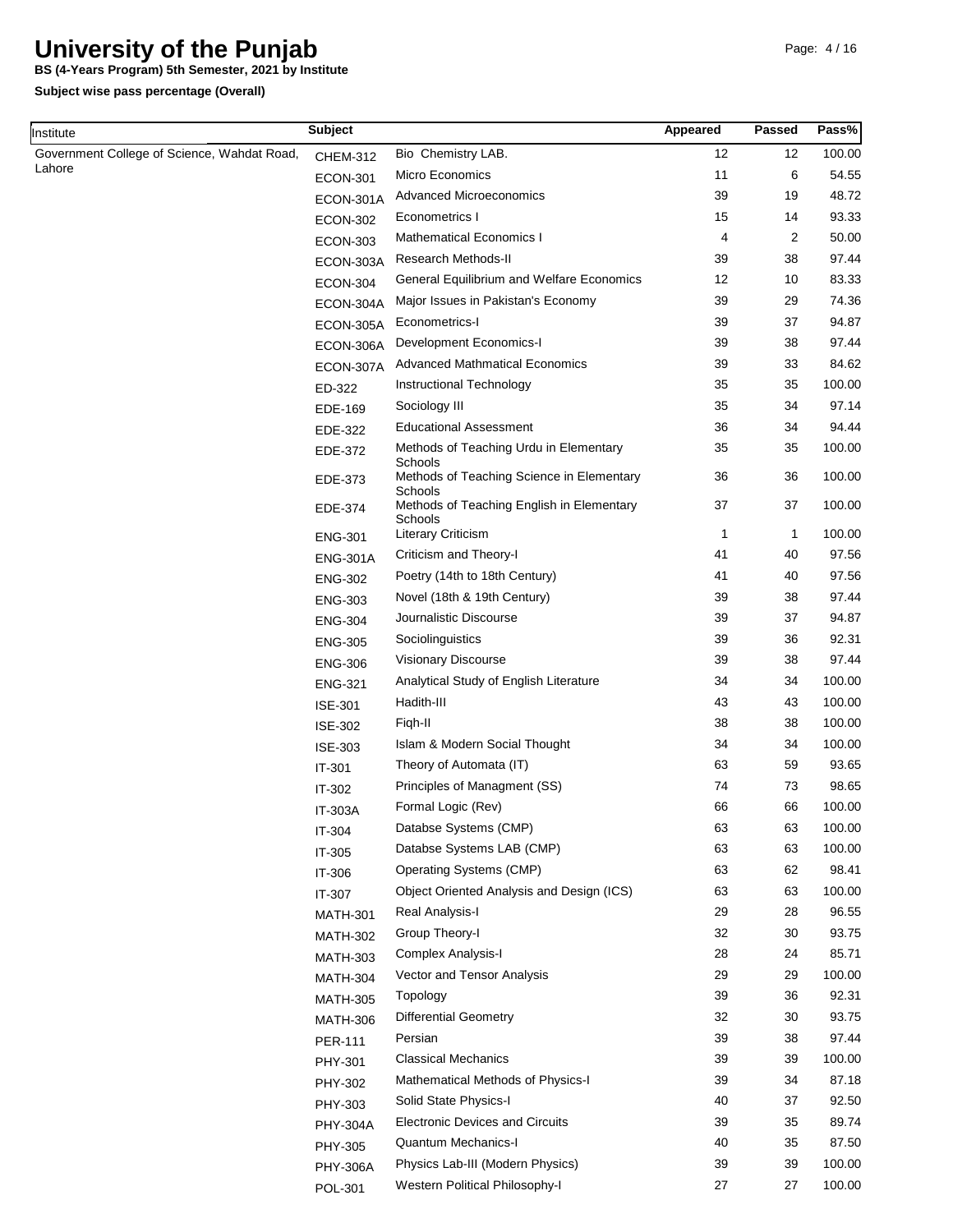**BS (4-Years Program) 5th Semester, 2021 by Institute**

| Institute                                   | <b>Subject</b>  |                                                                                          | Appeared     | <b>Passed</b> | Pass%          |
|---------------------------------------------|-----------------|------------------------------------------------------------------------------------------|--------------|---------------|----------------|
| Government College of Science, Wahdat Road, | <b>POL-302</b>  | Muslim Political Philosophy-I                                                            | 26           | 26            | 100.00         |
| Lahore                                      | POL-303         | Comparative and Developmental Politics-I                                                 | 27           | 27            | 100.00         |
|                                             | <b>POL-304</b>  | Political Ideologies                                                                     | 26           | 26            | 100.00         |
|                                             | <b>POL-305</b>  | <b>Public Administration</b>                                                             | 26           | 26            | 100.00         |
|                                             | SOC-301         | Research Methodology                                                                     | 34           | 33            | 97.06          |
|                                             | SOC-302         | Social Psychology                                                                        | 35           | 34            | 97.14          |
|                                             | SOC-303         | Project Planning & Management                                                            | 37           | 36            | 97.30          |
|                                             | SOC-304         | Sociology of Globalization                                                               | 37           | 35            | 94.59          |
|                                             | SOC-305         | Sociology of Development                                                                 | 35           | 33            | 94.29          |
|                                             | SOC-306         | Sociology of Education                                                                   | 37           | 36            | 97.30          |
|                                             | <b>STAT-301</b> | Parametric and Nonparametric Tests<br>(Theory)                                           | 34           | 32            | 94.12          |
|                                             | <b>STAT-302</b> | Parametric and Nonparametric Tests (LAB)                                                 | 34           | 33            | 97.06          |
|                                             | <b>STAT-303</b> | Design and Analysis of Experiments<br>(Theory)                                           | 39<br>34     | 37<br>33      | 94.87<br>97.06 |
|                                             | <b>STAT-304</b> | Design and Analysis of Experiments (LAB)                                                 |              |               |                |
|                                             | <b>STAT-305</b> | Sampling Techniques (Theory)                                                             | 35           | 33            | 94.29          |
|                                             | <b>STAT-306</b> | Sampling Techniques (LAB)                                                                | 34           | 33            | 97.06          |
|                                             | <b>STAT-307</b> | Probability Theory (Theory)                                                              | 34           | 29            | 85.29          |
|                                             | <b>STAT-308</b> | Probability Theory (LAB)                                                                 | 34           | 33            | 97.06          |
|                                             | <b>STAT-309</b> | <b>Statistical Computer Packages</b>                                                     | 34           | 33            | 97.06          |
|                                             | <b>URDU-301</b> | Urdu dasstan aur naawal: faqri o funny<br>mubahas<br>Urdu Gazal ka fiqri o funny mutaila | 32<br>32     | 31<br>31      | 96.88<br>96.88 |
|                                             | <b>URDU-302</b> | Tarikh adab urdu aur adbi tehrikaay                                                      | 32           | 28            | 87.50          |
|                                             | <b>URDU-303</b> | Urdu fkshan may tariki o tehzibi shaur                                                   | 32           | 30            | 93.75          |
|                                             | <b>URDU-307</b> | Cell and Molecular Biology II                                                            | 43           | 38            | 88.37          |
|                                             | ZOOL-301        | Cell and Molecular Biology II LAB                                                        | 43           | 35            | 81.40          |
|                                             | ZOOL-302        | <b>Biochemistry II</b>                                                                   | 47           | 43            | 91.49          |
|                                             | ZOOL-303        | <b>Biochemistry II LAB</b>                                                               | 43           | 40            | 93.02          |
|                                             | ZOOL-304        | Animal Physiology II                                                                     | 44           | 16            | 36.36          |
|                                             | ZOOL-305        | Animal Physiology II LAB                                                                 | 43           | 40            | 93.02          |
|                                             | ZOOL-306        | <b>Biostatistics</b>                                                                     | 43           | 39            | 90.70          |
|                                             | ZOOL-307        | Evolution                                                                                | 43           | 40            | 93.02          |
|                                             | ZOOL-308        | <b>Evolution LAB</b>                                                                     | 43           | 40            | 93.02          |
| Government College, Gujranwala              | ZOOL-309        | Higher Fungi                                                                             | 57           | 54            | 94.74          |
|                                             | <b>BOT-301</b>  | Higher Fungi Lab                                                                         | 57           | 56            | 98.25          |
|                                             | <b>BOT-302</b>  | <b>Microbial and Molecular Genetics</b>                                                  | 57           | 57            | 100.00         |
|                                             | <b>BOT-303</b>  | Microbial and Molecular Genetics Lab                                                     | 57           | 57            | 100.00         |
|                                             | <b>BOT-304</b>  | Evolutionary Trends in Trachaeophytes                                                    | 61           | 61            | 100.00         |
|                                             | <b>BOT-305</b>  | Evolutionary Trends in Trachaeophytes Lab                                                | 57           | 57            | 100.00         |
|                                             | <b>BOT-306</b>  | <b>Environmental Biology</b>                                                             | 57           | 57            | 100.00         |
|                                             | <b>BOT-307</b>  | Environmental Biology Lab                                                                | 59           | 59            | 100.00         |
|                                             | <b>BOT-308</b>  | <b>Physical Chemistry</b>                                                                | 33           | 33            | 100.00         |
|                                             | <b>CHEM-301</b> | Physical Chemistry LAB.                                                                  | 30           | 30            | 100.00         |
|                                             | <b>CHEM-302</b> | Inorganic Chemistry                                                                      | 31           | 31            | 100.00         |
|                                             | <b>CHEM-303</b> | Inorganic Chemistry LAB.                                                                 | 30           | 30            | 100.00         |
|                                             | <b>CHEM-304</b> | <b>Organic Chemistry</b>                                                                 | 34           | 32            | 94.12          |
|                                             | <b>CHEM-305</b> | Organic Chemistry LAB.                                                                   | 31           | 31            | 100.00         |
|                                             | <b>CHEM-306</b> | <b>Applied Chemistry</b>                                                                 | 30           | 30            | 100.00         |
|                                             | <b>CHEM-309</b> | Applied Chemistry LAB.                                                                   | 30           | 30            | 100.00         |
|                                             | <b>CHEM-310</b> | <b>Business Management</b>                                                               | $\mathbf{1}$ | $\mathbf{1}$  | 100.00         |
|                                             | COMM-301        |                                                                                          |              |               |                |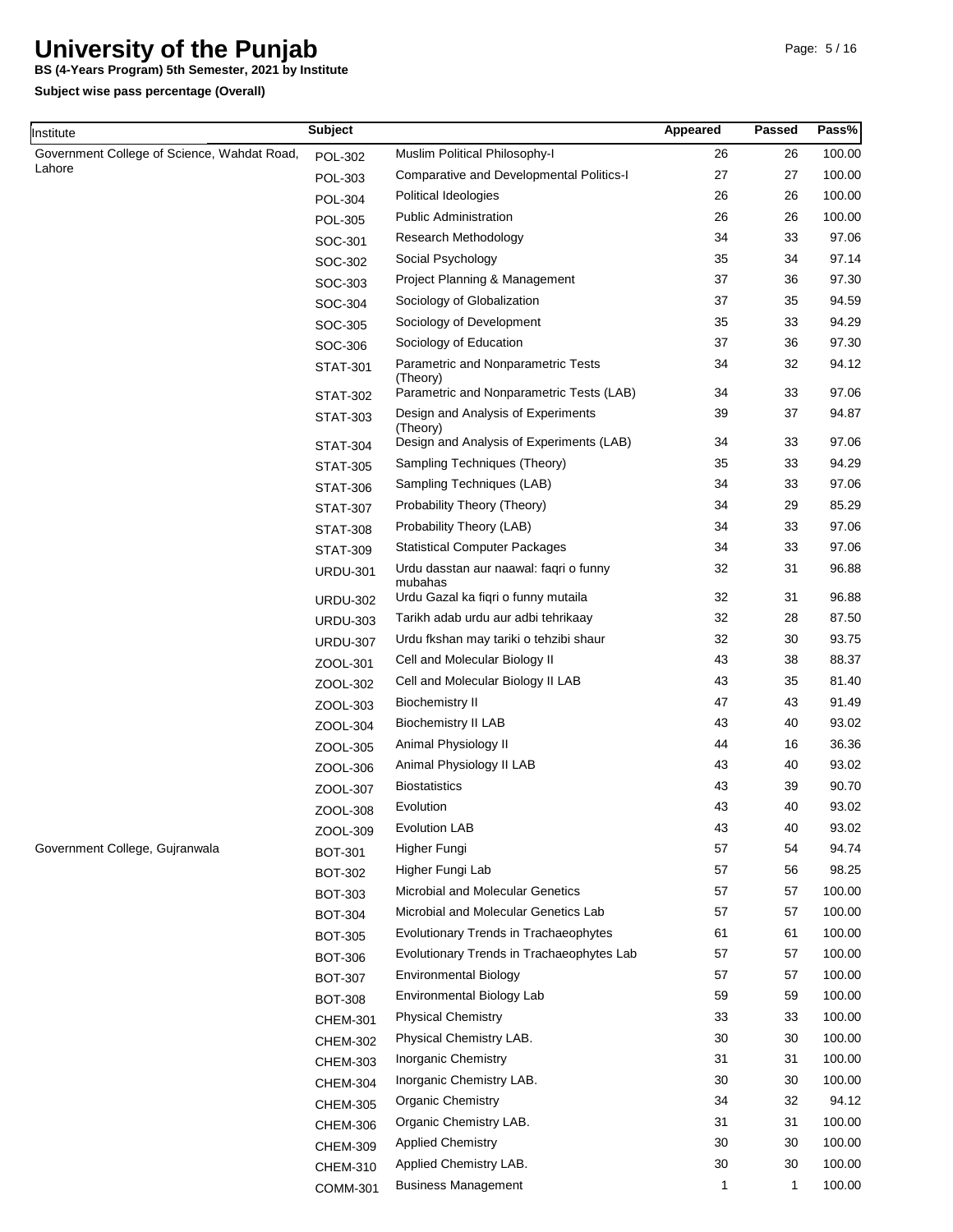**BS (4-Years Program) 5th Semester, 2021 by Institute**

**Subject wise pass percentage (Overall)**

Institute

| nstitute                       | <b>Subject</b>  |                                                | Appeared     | Passed       | Pass%  |
|--------------------------------|-----------------|------------------------------------------------|--------------|--------------|--------|
| Government College, Gujranwala | COMM-302        | Enterpreneurship (Commerce)                    | $\mathbf{1}$ |              | .00    |
|                                | COMM-303        | <b>Interpersonal Skills</b>                    | $\mathbf{1}$ | 1            | 100.00 |
|                                | ECON-301A       | Advanced Microeconomics                        | 35           | 30           | 85.71  |
|                                | ECON-303A       | Research Methods-II                            | 35           | 33           | 94.29  |
|                                | ECON-304A       | Major Issues in Pakistan's Economy             | 35           | 34           | 97.14  |
|                                | ECON-305A       | Econometrics-I                                 | 35           | 32           | 91.43  |
|                                | ECON-306A       | <b>Development Economics-I</b>                 | 35           | 34           | 97.14  |
|                                | ECON-307A       | <b>Advanced Mathmatical Economics</b>          | 35           | 34           | 97.14  |
|                                | <b>ENG-301A</b> | Criticism and Theory-I                         | 59           | 57           | 96.61  |
|                                | <b>ENG-302</b>  | Poetry (14th to 18th Century)                  | 59           | 59           | 100.00 |
|                                | <b>ENG-303</b>  | Novel (18th & 19th Century)                    | 60           | 54           | 90.00  |
|                                | <b>ENG-304</b>  | Journalistic Discourse                         | 59           | 58           | 98.31  |
|                                | <b>ENG-305</b>  | Sociolinguistics                               | 60           | 60           | 100.00 |
|                                | <b>ENG-306</b>  | Visionary Discourse                            | 59           | 59           | 100.00 |
|                                | IT-301          | Theory of Automata (IT)                        | 46           | 46           | 100.00 |
|                                | IT-302          | Principles of Managment (SS)                   | 56           | 55           | 98.21  |
|                                | IT-303-N        | Formal Logic                                   | $\mathbf{1}$ | $\mathbf{1}$ | 100.00 |
|                                | IT-303A         | Formal Logic (Rev)                             | 46           | 45           | 97.83  |
|                                | IT-304          | Databse Systems (CMP)                          | 46           | 45           | 97.83  |
|                                | IT-305          | Databse Systems LAB (CMP)                      | 46           | 45           | 97.83  |
|                                | IT-306          | Operating Systems (CMP)                        | 50           | 49           | 98.00  |
|                                | IT-307          | Object Oriented Analysis and Design (ICS)      | 47           | 47           | 100.00 |
|                                | <b>MATH-301</b> | Real Analysis-I                                | 55           | 50           | 90.91  |
|                                | <b>MATH-302</b> | Group Theory-I                                 | 51           | 50           | 98.04  |
|                                | <b>MATH-303</b> | Complex Analysis-I                             | 46           | 34           | 73.91  |
|                                | <b>MATH-304</b> | Vector and Tensor Analysis                     | 48           | 48           | 100.00 |
|                                | <b>MATH-305</b> | Topology                                       | 60           | 57           | 95.00  |
|                                | <b>MATH-306</b> | <b>Differential Geometry</b>                   | 58           | 57           | 98.28  |
|                                | PHY-301         | <b>Classical Mechanics</b>                     | 86           | 68           | 79.07  |
|                                | PHY-302         | Mathematical Methods of Physics-I              | 85           | 74           | 87.06  |
|                                | PHY-303         | Solid State Physics-I                          | 73           | 63           | 86.30  |
|                                | <b>PHY-304A</b> | <b>Electronic Devices and Circuits</b>         | 74           | 61           | 82.43  |
|                                | PHY-305         | Quantum Mechanics-I                            | 83           | 80           | 96.39  |
|                                | <b>PHY-306A</b> | Physics Lab-III (Modern Physics)               | 73           | 70           | 95.89  |
|                                | <b>STAT-301</b> | Parametric and Nonparametric Tests             | 39           | 39           | 100.00 |
|                                |                 | (Theory)                                       |              |              |        |
|                                | <b>STAT-302</b> | Parametric and Nonparametric Tests (LAB)       | 39           | 39           | 100.00 |
|                                | <b>STAT-303</b> | Design and Analysis of Experiments<br>(Theory) | 47           | 47           | 100.00 |
|                                | <b>STAT-304</b> | Design and Analysis of Experiments (LAB)       | 39           | 39           | 100.00 |
|                                | <b>STAT-305</b> | Sampling Techniques (Theory)                   | 41           | 41           | 100.00 |
|                                | <b>STAT-306</b> | Sampling Techniques (LAB)                      | 39           | 39           | 100.00 |
|                                | <b>STAT-307</b> | Probability Theory (Theory)                    | 49           | 49           | 100.00 |
|                                | <b>STAT-308</b> | Probability Theory (LAB)                       | 39           | 39           | 100.00 |
|                                | <b>STAT-309</b> | <b>Statistical Computer Packages</b>           | 39           | 39           | 100.00 |
|                                | ZOOL-301        | Cell and Molecular Biology II                  | 58           | 57           | 98.28  |
|                                | ZOOL-302        | Cell and Molecular Biology II LAB              | 58           | 57           | 98.28  |
|                                | ZOOL-303        | <b>Biochemistry II</b>                         | 58           | 57           | 98.28  |
|                                | ZOOL-304        | <b>Biochemistry II LAB</b>                     | 58           | 57           | 98.28  |
|                                | ZOOL-305        | Animal Physiology II                           | 59           | 38           | 64.41  |
|                                | ZOOL-306        | Animal Physiology II LAB                       | 58           | 58           | 100.00 |
|                                |                 |                                                |              |              |        |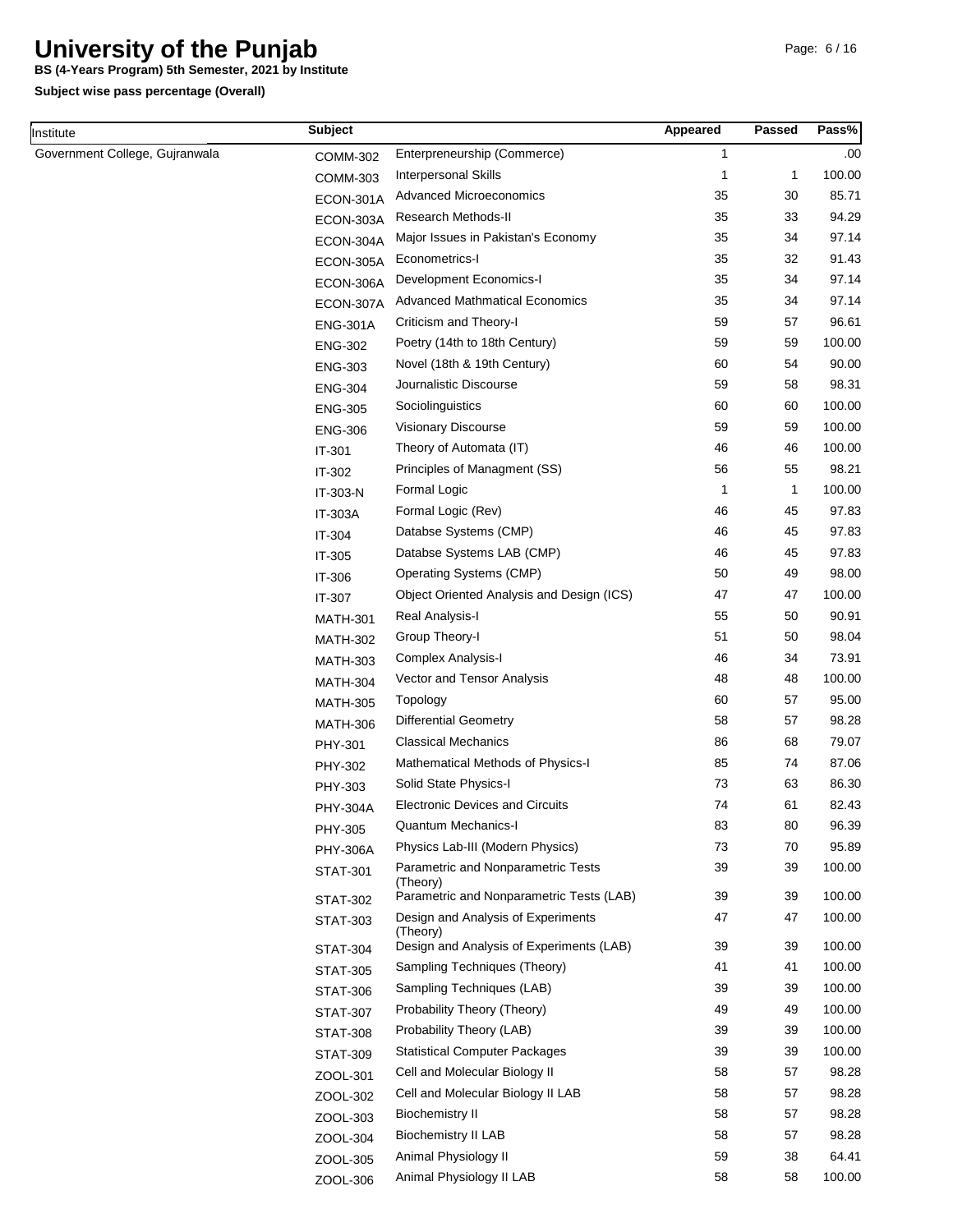**BS (4-Years Program) 5th Semester, 2021 by Institute**

| Institute                                   | <b>Subject</b>  |                                                      | Appeared     | <b>Passed</b> | Pass%  |
|---------------------------------------------|-----------------|------------------------------------------------------|--------------|---------------|--------|
| Government College, Gujranwala              | ZOOL-307        | <b>Biostatistics</b>                                 | 58           | 57            | 98.28  |
|                                             | ZOOL-308        | Evolution                                            | 58           | 58            | 100.00 |
|                                             | ZOOL-309        | <b>Evolution LAB</b>                                 | 58           | 57            | 98.28  |
| Government Degree College for Women,        | APSY-351        | Psycho-Pathology                                     | 29           | 29            | 100.00 |
| Raiwind, Lahore                             | APSY-352        | Schools and Perspectives in Psychology               | 28           | 28            | 100.00 |
|                                             | APSY-353        | Developmental Psychology (Revised)                   | 28           | 28            | 100.00 |
|                                             | APSY-354        | <b>Psychological Assessment</b>                      | 28           | 28            | 100.00 |
|                                             | APSY-355        | Psychology Assessment (Practical)                    | 28           | 28            | 100.00 |
|                                             | APSY-356        | Research Methods - I                                 | 28           | 28            | 100.00 |
|                                             | APSY-357        | Statistics in Psychology                             | 28           | 26            | 92.86  |
|                                             | <b>BSCS-301</b> | News Reporting & Writing                             | 11           | 11            | 100.00 |
|                                             | <b>BSCS-302</b> | Broadcast Journalism                                 | 11           | 11            | 100.00 |
|                                             | <b>BSCS-303</b> | Online Journalism                                    | 11           | 11            | 100.00 |
|                                             | <b>BSCS-304</b> | Media Seminar                                        | 11           | 11            | 100.00 |
|                                             | <b>BSCS-305</b> | Theories of Communication-I                          | 11           | 11            | 100.00 |
| Government Fatima Jinnah College for Women, | APSY-351        | Psycho-Pathology                                     | 34           | 31            | 91.18  |
| Chuna Mandi, Lahore                         | APSY-352        | Schools and Perspectives in Psychology               | 33           | 30            | 90.91  |
|                                             | APSY-353        | Developmental Psychology (Revised)                   | 32           | 29            | 90.63  |
|                                             | APSY-354        | Psychological Assessment                             | 32           | 29            | 90.63  |
|                                             | APSY-355        | Psychology Assessment (Practical)                    | 32           | 28            | 87.50  |
|                                             | APSY-356        | Research Methods - I                                 | 32           | 29            | 90.63  |
|                                             | APSY-357        | Statistics in Psychology                             | 34           | 31            | 91.18  |
|                                             | <b>BSCS-301</b> | News Reporting & Writing                             | 20           | 19            | 95.00  |
|                                             | <b>BSCS-302</b> | <b>Broadcast Journalism</b>                          | 20           | 19            | 95.00  |
|                                             | <b>BSCS-303</b> | Online Journalism                                    | 20           | 19            | 95.00  |
|                                             | <b>BSCS-304</b> | Media Seminar                                        | 20           | 19            | 95.00  |
|                                             | <b>BSCS-305</b> | Theories of Communication-I                          | 20           | 19            | 95.00  |
|                                             | <b>ECON-301</b> | Micro Economics                                      | $\mathbf{1}$ | 1             | 100.00 |
|                                             | ECON-301A       | <b>Advanced Microeconomics</b>                       | 10           | 3             | 30.00  |
|                                             | <b>ECON-302</b> | Econometrics I                                       | 5            | 5             | 100.00 |
|                                             | ECON-303A       | Research Methods-II                                  | 10           | 10            | 100.00 |
|                                             | ECON-304        | <b>General Equilibrium and Welfare Economics</b>     | $\mathbf{1}$ | 1             | 100.00 |
|                                             | ECON-304A       | Major Issues in Pakistan's Economy                   | 10           | 7             | 70.00  |
|                                             | ECON-305A       | Econometrics-I                                       | 10           | 9             | 90.00  |
|                                             | ECON-306A       | Development Economics-I                              | 10           | 10            | 100.00 |
|                                             | ECON-307A       | <b>Advanced Mathmatical Economics</b>                | 10           | 9             | 90.00  |
|                                             | EDE-161         | History III                                          | 1            |               | .00    |
|                                             | EDE-374         | Methods of Teaching English in Elementary<br>Schools | 2            | 2             | 100.00 |
|                                             | <b>ENG-301A</b> | Criticism and Theory-I                               | 40           | 39            | 97.50  |
|                                             | <b>ENG-302</b>  | Poetry (14th to 18th Century)                        | 48           | 46            | 95.83  |
|                                             | <b>ENG-303</b>  | Novel (18th & 19th Century)                          | 40           | 39            | 97.50  |
|                                             | <b>ENG-304</b>  | Journalistic Discourse                               | 41           | 39            | 95.12  |
|                                             | <b>ENG-305</b>  | Sociolinguistics                                     | 40           | 39            | 97.50  |
|                                             | <b>ENG-306</b>  | Visionary Discourse                                  | 40           | 39            | 97.50  |
|                                             | GS-301          | Research Methodology - I                             | 31           | 31            | 100.00 |
|                                             | GS-302          | Gender and Human Rights                              | 31           | 29            | 93.55  |
|                                             | GS-303          | Gender and Environment                               | 31           | 31            | 100.00 |
|                                             | GS-304          | Women in Work and Business                           | 31           | 31            | 100.00 |
|                                             | GS-305          | <b>Statistics in Social Sciences</b>                 | 31           | 31            | 100.00 |
|                                             | GS-306          | <b>Gender and Politics</b>                           | 31           | 31            | 100.00 |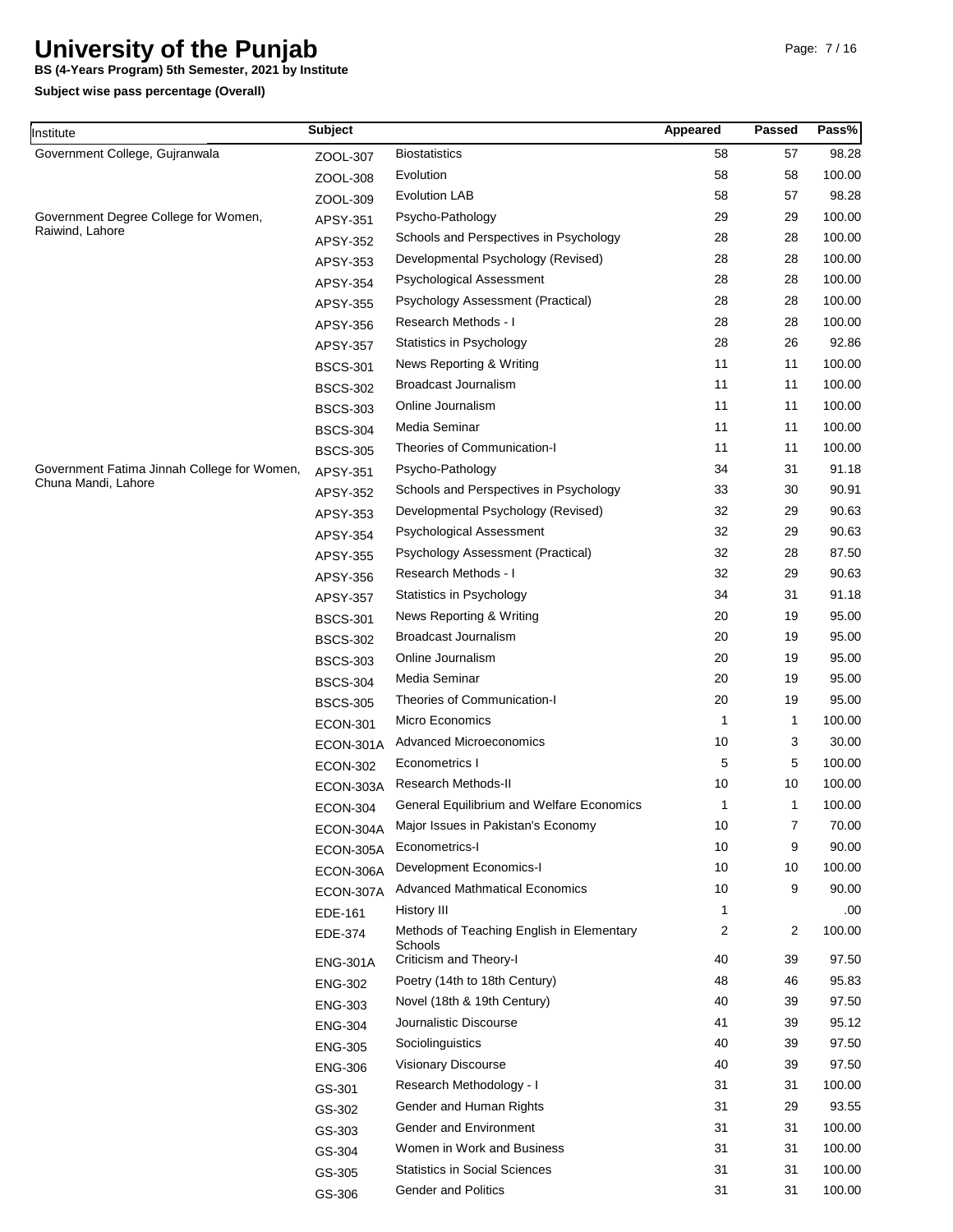**BS (4-Years Program) 5th Semester, 2021 by Institute**

| Institute                                   | <b>Subject</b>  |                                           | Appeared | Passed | Pass%  |
|---------------------------------------------|-----------------|-------------------------------------------|----------|--------|--------|
| Government Fatima Jinnah College for Women, | <b>POL-301</b>  | Western Political Philosophy-I            | 4        | 4      | 100.00 |
| Chuna Mandi, Lahore                         | <b>POL-302</b>  | Muslim Political Philosophy-I             | 4        | 4      | 100.00 |
|                                             | POL-303         | Comparative and Developmental Politics-I  | 4        | 4      | 100.00 |
|                                             | <b>POL-304</b>  | Political Ideologies                      | 4        | 4      | 100.00 |
|                                             | <b>POL-305</b>  | <b>Public Administration</b>              | 4        | 4      | 100.00 |
| Government Islamia College, Civil Lines,    | ARB-301         | Arabic - V                                | 7        | 7      | 100.00 |
| Lahore                                      | <b>BOT-301</b>  | Higher Fungi                              | 32       | 12     | 37.50  |
|                                             | <b>BOT-302</b>  | Higher Fungi Lab                          | 34       | 27     | 79.41  |
|                                             | <b>BOT-303</b>  | <b>Microbial and Molecular Genetics</b>   | 33       | 14     | 42.42  |
|                                             | <b>BOT-304</b>  | Microbial and Molecular Genetics Lab      | 33       | 29     | 87.88  |
|                                             | <b>BOT-305</b>  | Evolutionary Trends in Trachaeophytes     | 35       | 31     | 88.57  |
|                                             | <b>BOT-306</b>  | Evolutionary Trends in Trachaeophytes Lab | 34       | 28     | 82.35  |
|                                             | <b>BOT-307</b>  | <b>Environmental Biology</b>              | 32       | 29     | 90.63  |
|                                             | <b>BOT-308</b>  | Environmental Biology Lab                 | 32       | 28     | 87.50  |
|                                             | <b>CHEM-301</b> | <b>Physical Chemistry</b>                 | 36       | 35     | 97.22  |
|                                             | <b>CHEM-302</b> | Physical Chemistry LAB.                   | 35       | 34     | 97.14  |
|                                             | <b>CHEM-303</b> | Inorganic Chemistry                       | 36       | 24     | 66.67  |
|                                             | <b>CHEM-304</b> | Inorganic Chemistry LAB.                  | 35       | 32     | 91.43  |
|                                             | <b>CHEM-305</b> | <b>Organic Chemistry</b>                  | 37       | 35     | 94.59  |
|                                             | <b>CHEM-306</b> | Organic Chemistry LAB.                    | 35       | 34     | 97.14  |
|                                             | <b>CHEM-307</b> | <b>Analytical Chemistry</b>               | 35       | 35     | 100.00 |
|                                             | <b>CHEM-308</b> | Analytical Chemistry LAB.                 | 35       | 33     | 94.29  |
|                                             | <b>ECON-301</b> | Micro Economics                           | 8        | 7      | 87.50  |
|                                             | ECON-301A       | <b>Advanced Microeconomics</b>            | 12       | 3      | 25.00  |
|                                             | <b>ECON-302</b> | Econometrics I                            | 9        | 7      | 77.78  |
|                                             | <b>ECON-303</b> | <b>Mathematical Economics I</b>           | 1        |        | .00    |
|                                             | ECON-303A       | Research Methods-II                       | 12       | 9      | 75.00  |
|                                             | <b>ECON-304</b> | General Equilibrium and Welfare Economics | 5        | 4      | 80.00  |
|                                             | ECON-304A       | Major Issues in Pakistan's Economy        | 12       | 4      | 33.33  |
|                                             | ECON-305A       | Econometrics-I                            | 12       | 8      | 66.67  |
|                                             | ECON-306A       | <b>Development Economics-I</b>            | 12       | 11     | 91.67  |
|                                             | ECON-307A       | <b>Advanced Mathmatical Economics</b>     | 12       | 8      | 66.67  |
|                                             | <b>ENG-301</b>  | <b>Literary Criticism</b>                 | 1        |        | .00    |
|                                             | <b>ENG-301A</b> | Criticism and Theory-I                    | 70       | 67     | 95.71  |
|                                             | <b>ENG-302</b>  | Poetry (14th to 18th Century)             | 63       | 62     | 98.41  |
|                                             |                 | Novel (18th & 19th Century)               | 59       | 31     | 52.54  |
|                                             | <b>ENG-303</b>  | Journalistic Discourse                    | 66       | 59     | 89.39  |
|                                             | <b>ENG-304</b>  | Sociolinguistics                          | 60       | 53     | 88.33  |
|                                             | <b>ENG-305</b>  | Visionary Discourse                       | 61       | 60     | 98.36  |
|                                             | <b>ENG-306</b>  | Analytical Study of English Literature    | 6        | 6      | 100.00 |
|                                             | <b>ENG-321</b>  | Hadith-III                                | 7        | 6      | 85.71  |
|                                             | <b>ISE-301</b>  | Figh-II                                   | 7        | 7      | 100.00 |
|                                             | <b>ISE-302</b>  | Islam & Modern Social Thought             |          |        | 100.00 |
|                                             | <b>ISE-303</b>  |                                           | 6<br>62  | 6      | 87.10  |
|                                             | IT-301          | Theory of Automata (IT)                   |          | 54     |        |
|                                             | IT-302          | Principles of Managment (SS)              | 72       | 69     | 95.83  |
|                                             | <b>IT-303A</b>  | Formal Logic (Rev)                        | 58       | 57     | 98.28  |
|                                             | IT-304          | Databse Systems (CMP)                     | 57       | 55     | 96.49  |
|                                             | IT-305          | Databse Systems LAB (CMP)                 | 57       | 56     | 98.25  |
|                                             | IT-306          | Operating Systems (CMP)                   | 61       | 60     | 98.36  |
|                                             | IT-307          | Object Oriented Analysis and Design (ICS) | 58       | 57     | 98.28  |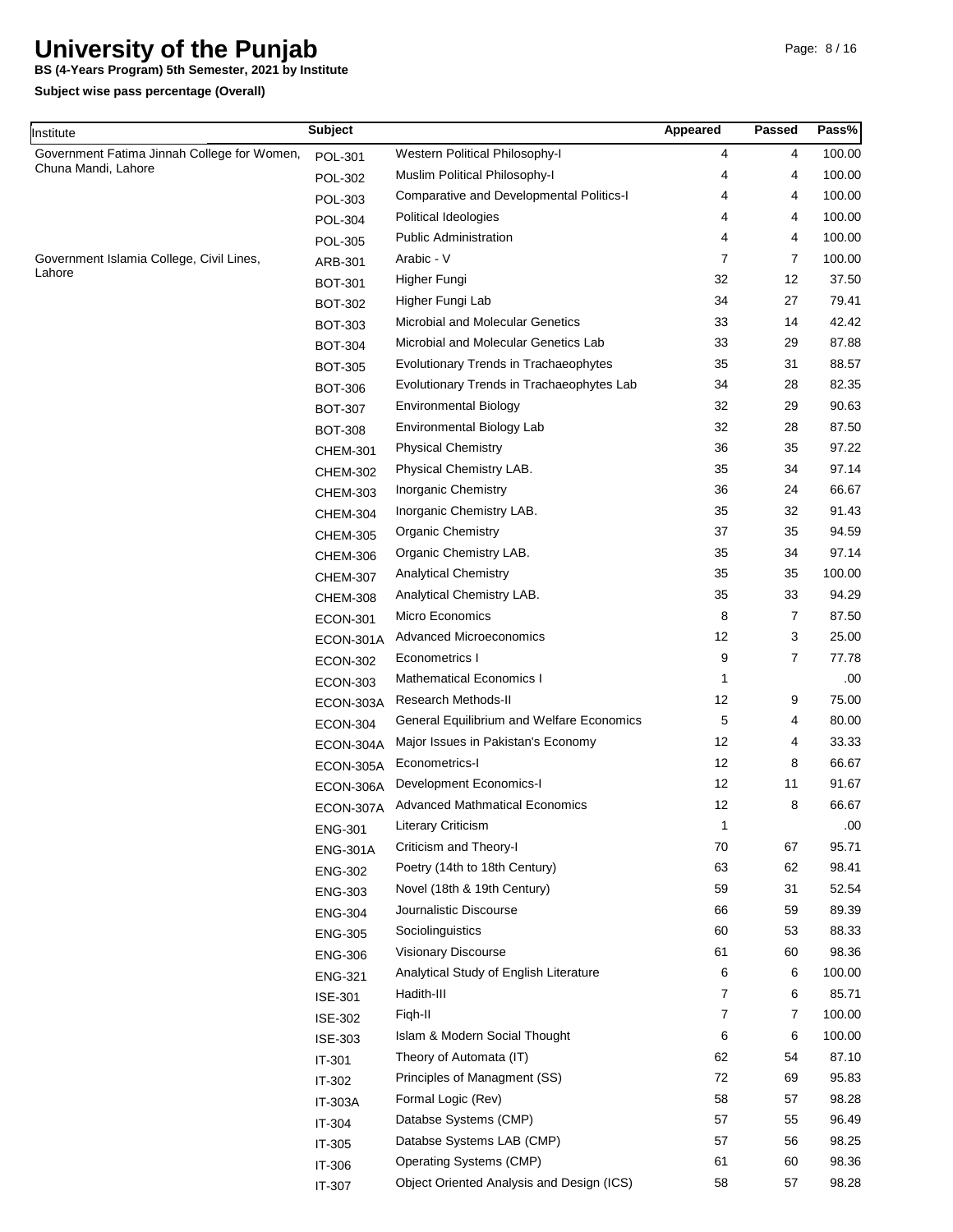**BS (4-Years Program) 5th Semester, 2021 by Institute**

| Institute                                          | <b>Subject</b>  |                                                | Appeared | Passed | Pass%  |
|----------------------------------------------------|-----------------|------------------------------------------------|----------|--------|--------|
| Government Islamia College, Civil Lines,<br>Lahore | <b>MATH-301</b> | Real Analysis-I                                | 29       | 25     | 86.21  |
|                                                    | <b>MATH-302</b> | Group Theory-I                                 | 30       | 29     | 96.67  |
|                                                    | <b>MATH-303</b> | Complex Analysis-I                             | 26       | 16     | 61.54  |
|                                                    | <b>MATH-304</b> | Vector and Tensor Analysis                     | 26       | 22     | 84.62  |
|                                                    | <b>MATH-305</b> | Topology                                       | 35       | 31     | 88.57  |
|                                                    | <b>MATH-306</b> | <b>Differential Geometry</b>                   | 32       | 32     | 100.00 |
|                                                    | <b>PER-111</b>  | Persian                                        | 6        | 6      | 100.00 |
|                                                    | PHY-301         | <b>Classical Mechanics</b>                     | 35       | 32     | 91.43  |
|                                                    | PHY-302         | Mathematical Methods of Physics-I              | 39       | 30     | 76.92  |
|                                                    | PHY-303         | Solid State Physics-I                          | 32       | 28     | 87.50  |
|                                                    | <b>PHY-304A</b> | <b>Electronic Devices and Circuits</b>         | 32       | 28     | 87.50  |
|                                                    | PHY-305         | <b>Quantum Mechanics-I</b>                     | 36       | 29     | 80.56  |
|                                                    | <b>PHY-306A</b> | Physics Lab-III (Modern Physics)               | 32       | 30     | 93.75  |
|                                                    | POL-301         | Western Political Philosophy-I                 | 10       | 9      | 90.00  |
|                                                    | <b>POL-302</b>  | Muslim Political Philosophy-I                  | 10       | 10     | 100.00 |
|                                                    | POL-303         | Comparative and Developmental Politics-I       | 10       | 10     | 100.00 |
|                                                    | <b>POL-304</b>  | <b>Political Ideologies</b>                    | 10       | 10     | 100.00 |
|                                                    | <b>POL-305</b>  | <b>Public Administration</b>                   | 10       | 9      | 90.00  |
|                                                    | <b>STAT-301</b> | Parametric and Nonparametric Tests<br>(Theory) | 19       | 15     | 78.95  |
|                                                    | <b>STAT-302</b> | Parametric and Nonparametric Tests (LAB)       | 19       | 14     | 73.68  |
|                                                    | <b>STAT-303</b> | Design and Analysis of Experiments<br>(Theory) | 21       | 17     | 80.95  |
|                                                    | <b>STAT-304</b> | Design and Analysis of Experiments (LAB)       | 19       | 14     | 73.68  |
|                                                    | <b>STAT-305</b> | Sampling Techniques (Theory)                   | 20       | 16     | 80.00  |
|                                                    | <b>STAT-306</b> | Sampling Techniques (LAB)                      | 19       | 15     | 78.95  |
|                                                    | <b>STAT-307</b> | Probability Theory (Theory)                    | 20       | 13     | 65.00  |
|                                                    | <b>STAT-308</b> | Probability Theory (LAB)                       | 19       | 14     | 73.68  |
|                                                    | <b>STAT-309</b> | <b>Statistical Computer Packages</b>           | 19       | 15     | 78.95  |
|                                                    | ZOOL-301        | Cell and Molecular Biology II                  | 31       | 22     | 70.97  |
|                                                    | ZOOL-302        | Cell and Molecular Biology II LAB              | 30       | 23     | 76.67  |
|                                                    | ZOOL-303        | <b>Biochemistry II</b>                         | 35       | 29     | 82.86  |
|                                                    | ZOOL-304        | <b>Biochemistry II LAB</b>                     | 30       | 24     | 80.00  |
|                                                    | ZOOL-305        | Animal Physiology II                           | 37       | 5      | 13.51  |
|                                                    | ZOOL-306        | Animal Physiology II LAB                       | 30       | 23     | 76.67  |
|                                                    | ZOOL-307        | <b>Biostatistics</b>                           | 32       | 24     | 75.00  |
|                                                    | ZOOL-308        | Evolution                                      | 31       | 25     | 80.65  |
|                                                    | ZOOL-309        | <b>Evolution LAB</b>                           | 30       | 24     | 80.00  |
| Government M. A. O. College, Lahore                | APSY-351        | Psycho-Pathology                               | 40       | 37     | 92.50  |
|                                                    | APSY-352        | Schools and Perspectives in Psychology         | 37       | 36     | 97.30  |
|                                                    | APSY-353        | Developmental Psychology (Revised)             | 37       | 35     | 94.59  |
|                                                    | APSY-354        | Psychological Assessment                       | 38       | 36     | 94.74  |
|                                                    | APSY-355        | Psychology Assessment (Practical)              | 37       | 35     | 94.59  |
|                                                    | APSY-356        | Research Methods - I                           | 37       | 36     | 97.30  |
|                                                    | APSY-357        | Statistics in Psychology                       | 41       | 36     | 87.80  |
|                                                    | <b>BBA-301</b>  | Credit Management                              | 37       | 37     | 100.00 |
|                                                    | <b>BBA-302</b>  | <b>Business Research Methods</b>               | 37       | 37     | 100.00 |
|                                                    | <b>BBA-303</b>  | Company Law                                    | 37       | 37     | 100.00 |
|                                                    | <b>BBA-304</b>  | Web Engineering                                | 37       | 37     | 100.00 |
|                                                    | <b>BBA-305</b>  | Human Resource Management                      | 37       | 37     | 100.00 |
|                                                    | <b>BOT-301</b>  | Higher Fungi                                   | 38       | 33     | 86.84  |
|                                                    |                 |                                                |          |        |        |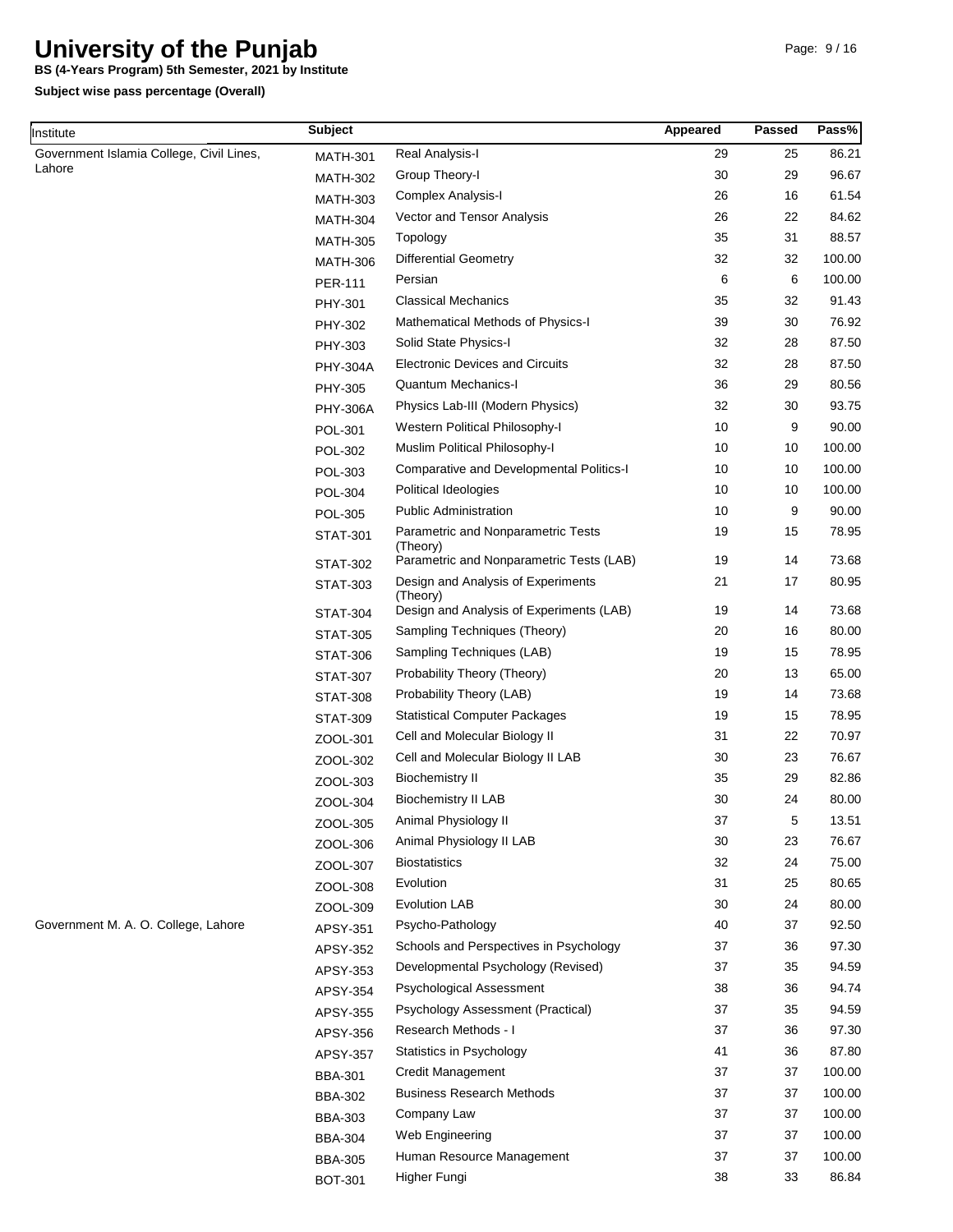**BS (4-Years Program) 5th Semester, 2021 by Institute**

| Institute                           | <b>Subject</b>  |                                           | Appeared       | <b>Passed</b> | Pass%  |
|-------------------------------------|-----------------|-------------------------------------------|----------------|---------------|--------|
| Government M. A. O. College, Lahore | <b>BOT-302</b>  | Higher Fungi Lab                          | 38             | 37            | 97.37  |
|                                     | <b>BOT-303</b>  | Microbial and Molecular Genetics          | 38             | 34            | 89.47  |
|                                     | <b>BOT-304</b>  | Microbial and Molecular Genetics Lab      | 38             | 36            | 94.74  |
|                                     | <b>BOT-305</b>  | Evolutionary Trends in Trachaeophytes     | 38             | 37            | 97.37  |
|                                     | <b>BOT-306</b>  | Evolutionary Trends in Trachaeophytes Lab | 38             | 37            | 97.37  |
|                                     | <b>BOT-307</b>  | <b>Environmental Biology</b>              | 38             | 37            | 97.37  |
|                                     | <b>BOT-308</b>  | <b>Environmental Biology Lab</b>          | 38             | 37            | 97.37  |
|                                     | <b>BSCS-301</b> | News Reporting & Writing                  | 27             | 27            | 100.00 |
|                                     | <b>BSCS-302</b> | Broadcast Journalism                      | 27             | 27            | 100.00 |
|                                     | <b>BSCS-303</b> | Online Journalism                         | 27             | 27            | 100.00 |
|                                     | <b>BSCS-304</b> | Media Seminar                             | 27             | 27            | 100.00 |
|                                     | <b>BSCS-305</b> | Theories of Communication-I               | 27             | 27            | 100.00 |
|                                     | <b>CHEM-301</b> | <b>Physical Chemistry</b>                 | 36             | 36            | 100.00 |
|                                     | <b>CHEM-302</b> | Physical Chemistry LAB.                   | 36             | 36            | 100.00 |
|                                     | <b>CHEM-303</b> | Inorganic Chemistry                       | 36             | 36            | 100.00 |
|                                     | <b>CHEM-304</b> | Inorganic Chemistry LAB.                  | 36             | 36            | 100.00 |
|                                     | <b>CHEM-305</b> | <b>Organic Chemistry</b>                  | 36             | 27            | 75.00  |
|                                     | <b>CHEM-306</b> | Organic Chemistry LAB.                    | 36             | 36            | 100.00 |
|                                     | <b>CHEM-307</b> | <b>Analytical Chemistry</b>               | 36             | 36            | 100.00 |
|                                     | <b>CHEM-308</b> | Analytical Chemistry LAB.                 | 36             | 36            | 100.00 |
|                                     | <b>COMM-301</b> | <b>Business Management</b>                | 35             | 32            | 91.43  |
|                                     | COMM-302        | Enterpreneurship (Commerce)               | 35             | 35            | 100.00 |
|                                     | <b>COMM-303</b> | <b>Interpersonal Skills</b>               | 35             | 35            | 100.00 |
|                                     | <b>COMM-304</b> | <b>Principles of Marketing</b>            | 36             | 36            | 100.00 |
|                                     | <b>COMM-305</b> | Research Methods in Business              | 35             | 35            | 100.00 |
|                                     | <b>ECON-301</b> | Micro Economics                           | $\overline{c}$ | 1             | 50.00  |
|                                     | ECON-301A       | <b>Advanced Microeconomics</b>            | 31             | 16            | 51.61  |
|                                     | <b>ECON-302</b> | Econometrics I                            | 19             | 18            | 94.74  |
|                                     | ECON-303A       | Research Methods-II                       | 31             | 31            | 100.00 |
|                                     | <b>ECON-304</b> | General Equilibrium and Welfare Economics | 5              | 4             | 80.00  |
|                                     | ECON-304A       | Major Issues in Pakistan's Economy        | 31             | 20            | 64.52  |
|                                     | ECON-305A       | Econometrics-I                            | 31             | 25            | 80.65  |
|                                     | ECON-306A       | Development Economics-I                   | 31             | 31            | 100.00 |
|                                     | ECON-307A       | <b>Advanced Mathmatical Economics</b>     | 31             | 25            | 80.65  |
|                                     | <b>ENG-301</b>  | <b>Literary Criticism</b>                 | 2              | 2             | 100.00 |
|                                     | <b>ENG-301A</b> | Criticism and Theory-I                    | 44             | 43            | 97.73  |
|                                     | <b>ENG-302</b>  | Poetry (14th to 18th Century)             | 41             | 41            | 100.00 |
|                                     | <b>ENG-303</b>  | Novel (18th & 19th Century)               | 42             | 34            | 80.95  |
|                                     | <b>ENG-304</b>  | Journalistic Discourse                    | 48             | 45            | 93.75  |
|                                     | <b>ENG-305</b>  | Sociolinguistics                          | 42             | 40            | 95.24  |
|                                     | <b>ENG-306</b>  | Visionary Discourse                       | 41             | 41            | 100.00 |
|                                     | IT-301          | Theory of Automata (IT)                   | 36             | 32            | 88.89  |
|                                     | IT-302          | Principles of Managment (SS)              | 34             | 31            | 91.18  |
|                                     | IT-303-N        | Formal Logic                              | -1             | 1             | 100.00 |
|                                     | IT-303A         | Formal Logic (Rev)                        | 34             | 34            | 100.00 |
|                                     | IT-304          | Databse Systems (CMP)                     | 34             | 33            | 97.06  |
|                                     | IT-305          | Databse Systems LAB (CMP)                 | 34             | 34            | 100.00 |
|                                     | IT-306          | Operating Systems (CMP)                   | 35             | 35            | 100.00 |
|                                     | IT-307          | Object Oriented Analysis and Design (ICS) | 34             | 34            | 100.00 |
|                                     | <b>MATH-301</b> | Real Analysis-I                           | 42             | 38            | 90.48  |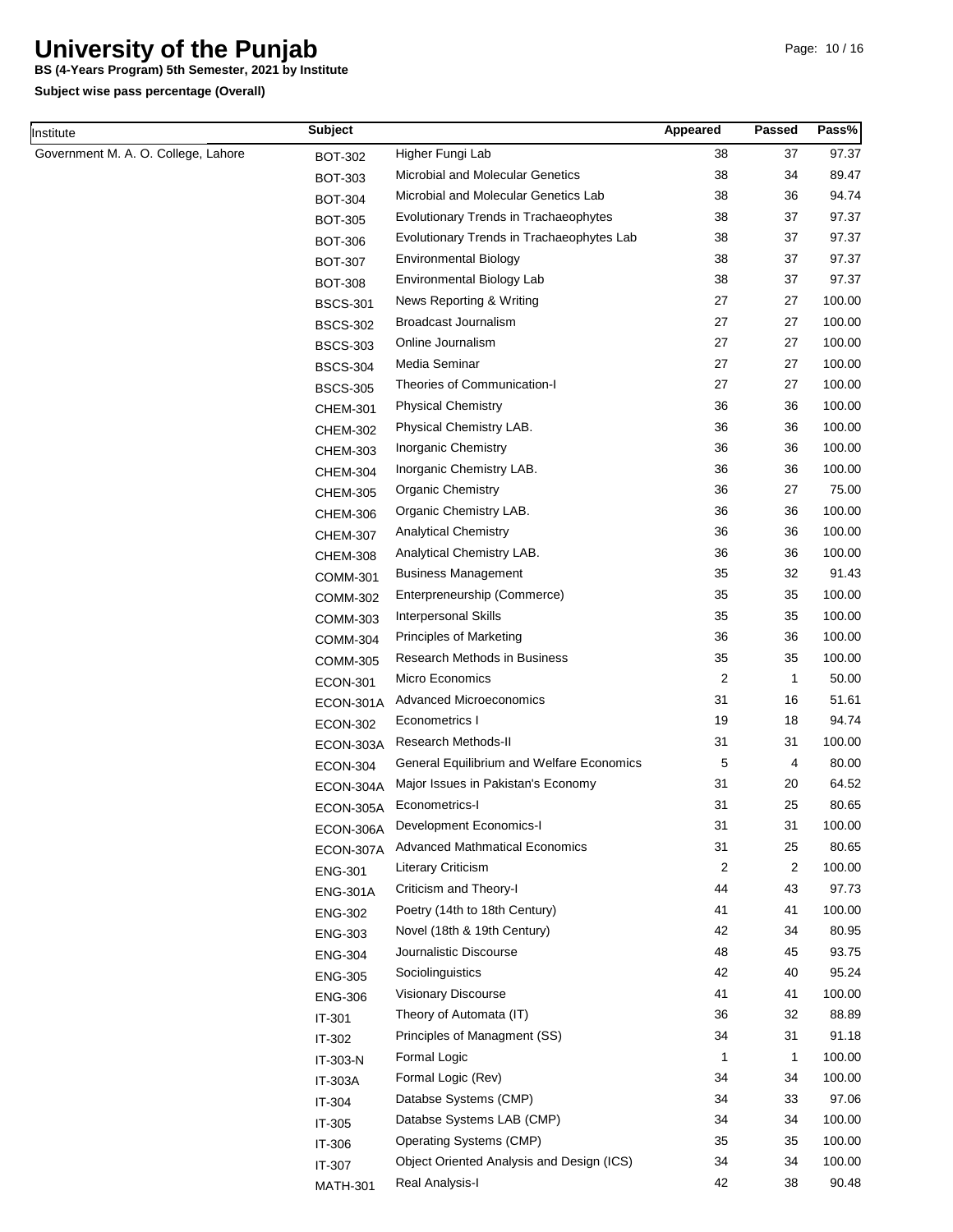**BS (4-Years Program) 5th Semester, 2021 by Institute**

| Institute                                                                | <b>Subject</b>  |                                                 | Appeared | <b>Passed</b> | Pass%  |
|--------------------------------------------------------------------------|-----------------|-------------------------------------------------|----------|---------------|--------|
| Government M. A. O. College, Lahore                                      | <b>MATH-302</b> | Group Theory-I                                  | 37       | 35            | 94.59  |
|                                                                          | <b>MATH-303</b> | <b>Complex Analysis-I</b>                       | 37       | 28            | 75.68  |
|                                                                          | <b>MATH-304</b> | Vector and Tensor Analysis                      | 35       | 31            | 88.57  |
| Government Postgraduate College for Women,<br>Satellite Town, Gujranwala | <b>MATH-305</b> | Topology                                        | 37       | 30            | 81.08  |
|                                                                          | <b>MATH-306</b> | <b>Differential Geometry</b>                    | 33       | 30            | 90.91  |
|                                                                          | PHY-301         | <b>Classical Mechanics</b>                      | 35       | 30            | 85.71  |
|                                                                          | PHY-302         | Mathematical Methods of Physics-I               | 42       | 33            | 78.57  |
|                                                                          | PHY-303         | Solid State Physics-I                           | 37       | 32            | 86.49  |
|                                                                          | <b>PHY-304A</b> | <b>Electronic Devices and Circuits</b>          | 29       | 26            | 89.66  |
|                                                                          | PHY-305         | Quantum Mechanics-I                             | 27       | 19            | 70.37  |
|                                                                          | <b>PHY-306A</b> | Physics Lab-III (Modern Physics)                | 26       | 26            | 100.00 |
|                                                                          | POL-301         | Western Political Philosophy-I                  | 23       | 22            | 95.65  |
|                                                                          | <b>POL-302</b>  | Muslim Political Philosophy-I                   | 23       | 22            | 95.65  |
|                                                                          | POL-303         | <b>Comparative and Developmental Politics-I</b> | 23       | 22            | 95.65  |
|                                                                          | POL-304         | Political Ideologies                            | 23       | 22            | 95.65  |
|                                                                          | <b>POL-305</b>  | <b>Public Administration</b>                    | 23       | 22            | 95.65  |
|                                                                          | <b>URDU-311</b> | <b>Functional Urdu</b>                          | 1        | 1             | 100.00 |
|                                                                          | APSY-351        | Psycho-Pathology                                | 82       | 80            | 97.56  |
|                                                                          |                 | Schools and Perspectives in Psychology          | 80       | 79            | 98.75  |
|                                                                          | APSY-352        | Developmental Psychology (Revised)              | 80       | 79            | 98.75  |
|                                                                          | APSY-353        | Psychological Assessment                        | 79       | 76            | 96.20  |
|                                                                          | APSY-354        | Psychology Assessment (Practical)               | 79       | 76            | 96.20  |
|                                                                          | APSY-355        | Research Methods - I                            | 79       | 78            | 98.73  |
|                                                                          | APSY-356        | Statistics in Psychology                        | 79       | 66            | 83.54  |
|                                                                          | APSY-357        | Arabic - V                                      | 73       | 70            | 95.89  |
|                                                                          | ARB-301         | Higher Fungi                                    | 90       | 84            | 93.33  |
|                                                                          | <b>BOT-301</b>  | Higher Fungi Lab                                | 91       | 90            | 98.90  |
|                                                                          | <b>BOT-302</b>  | Microbial and Molecular Genetics                | 90       | 88            | 97.78  |
|                                                                          | <b>BOT-303</b>  | Microbial and Molecular Genetics Lab            | 90       | 79            | 87.78  |
|                                                                          | <b>BOT-304</b>  | Evolutionary Trends in Trachaeophytes           | 90       | 89            | 98.89  |
|                                                                          | <b>BOT-305</b>  | Evolutionary Trends in Trachaeophytes Lab       | 91       | 90            | 98.90  |
|                                                                          | <b>BOT-306</b>  | <b>Environmental Biology</b>                    | 90       | 89            | 98.89  |
|                                                                          | <b>BOT-307</b>  | Environmental Biology Lab                       | 90       | 89            | 98.89  |
|                                                                          | <b>BOT-308</b>  | <b>Physical Chemistry</b>                       | 80       | 79            | 98.75  |
|                                                                          | <b>CHEM-301</b> | Physical Chemistry LAB.                         | 80       | 78            | 97.50  |
|                                                                          | <b>CHEM-302</b> | <b>Inorganic Chemistry</b>                      | 80       | 78            | 97.50  |
|                                                                          | <b>CHEM-303</b> | Inorganic Chemistry LAB.                        | 80       | 79            | 98.75  |
|                                                                          | <b>CHEM-304</b> | <b>Organic Chemistry</b>                        | 80       | 74            | 92.50  |
|                                                                          | <b>CHEM-305</b> | Organic Chemistry LAB.                          | 80       | 79            | 98.75  |
|                                                                          | <b>CHEM-306</b> | <b>Applied Chemistry</b>                        | 80       | 79            | 98.75  |
|                                                                          | <b>CHEM-309</b> | Applied Chemistry LAB.                          | 80       | 78            | 97.50  |
|                                                                          | <b>CHEM-310</b> | Micro Economics                                 | 1        |               | 100.00 |
|                                                                          | <b>ECON-301</b> |                                                 |          | 1             |        |
|                                                                          | ECON-301A       | <b>Advanced Microeconomics</b>                  | 64       | 52            | 81.25  |
|                                                                          | <b>ECON-302</b> | Econometrics I                                  | 15       | 15            | 100.00 |
|                                                                          | ECON-303A       | Research Methods-II                             | 64       | 62            | 96.88  |
|                                                                          | <b>ECON-304</b> | General Equilibrium and Welfare Economics       | 1        | 1             | 100.00 |
|                                                                          | ECON-304A       | Major Issues in Pakistan's Economy              | 64       | 62            | 96.88  |
|                                                                          | ECON-305A       | Econometrics-I                                  | 64       | 61            | 95.31  |
|                                                                          | ECON-306A       | Development Economics-I                         | 64       | 62            | 96.88  |
|                                                                          | ECON-307A       | <b>Advanced Mathmatical Economics</b>           | 64       | 61            | 95.31  |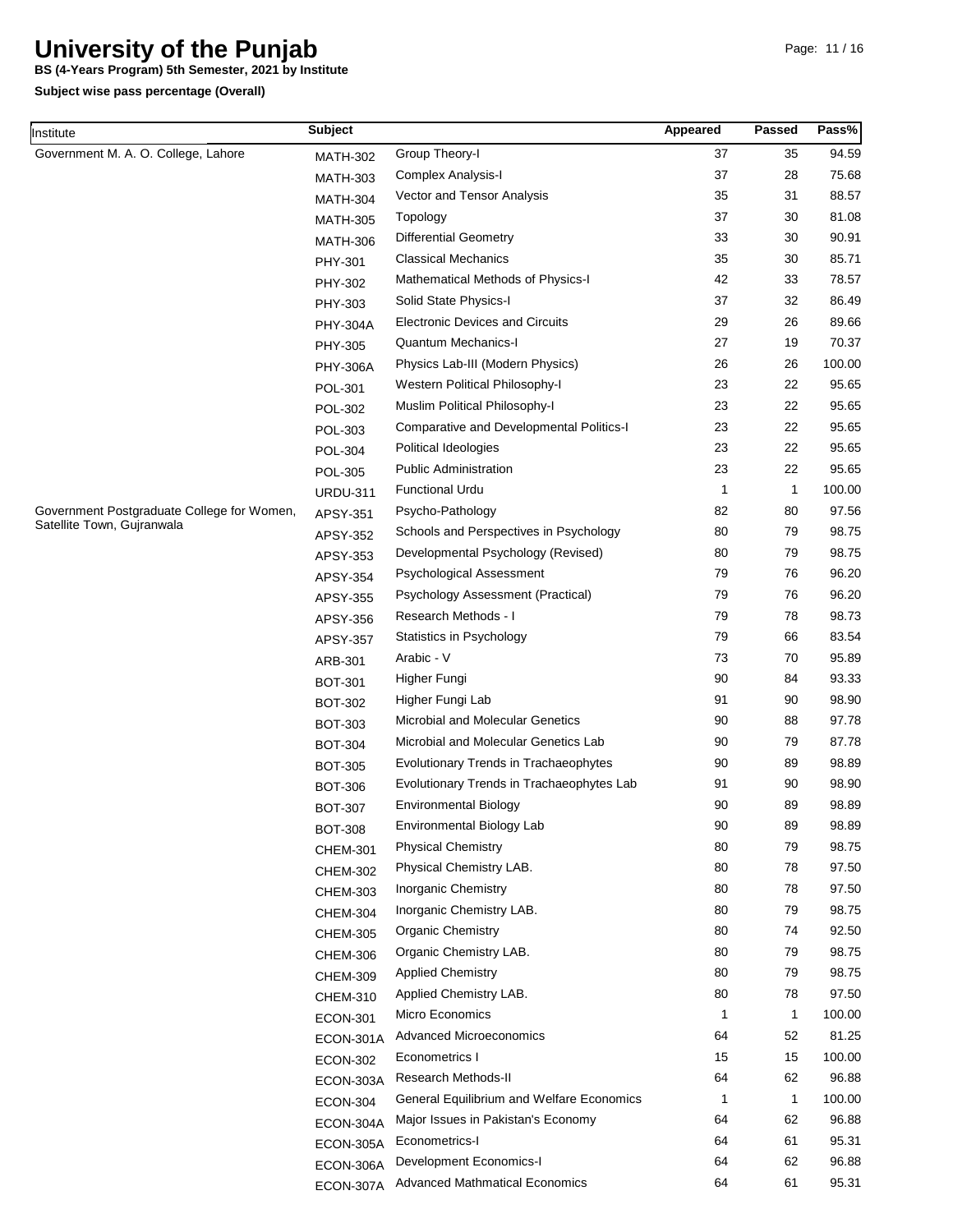**BS (4-Years Program) 5th Semester, 2021 by Institute**

**Subject wise pass percentage (Overall)**

Institute

| nstitute                                   | <b>Subject</b>  |                                                                 | Appeared | <b>Passed</b> | Pass%  |
|--------------------------------------------|-----------------|-----------------------------------------------------------------|----------|---------------|--------|
| Government Postgraduate College for Women, | ED-322          | Instructional Technology                                        | 82       | 79            | 96.34  |
| Satellite Town, Gujranwala                 | EDE-169         | Sociology III                                                   | 82       | 79            | 96.34  |
|                                            | EDE-322         | <b>Educational Assessment</b>                                   | 82       | 77            | 93.90  |
|                                            | EDE-372         | Methods of Teaching Urdu in Elementary                          | 82       | 79            | 96.34  |
|                                            | EDE-373         | Schools<br>Methods of Teaching Science in Elementary<br>Schools | 82       | 79            | 96.34  |
|                                            | EDE-374         | Methods of Teaching English in Elementary<br>Schools            | 83       | 80            | 96.39  |
|                                            | <b>ENG-301A</b> | Criticism and Theory-I                                          | 80       | 79            | 98.75  |
|                                            | <b>ENG-302</b>  | Poetry (14th to 18th Century)                                   | 80       | 79            | 98.75  |
|                                            | <b>ENG-303</b>  | Novel (18th & 19th Century)                                     | 80       | 79            | 98.75  |
|                                            | <b>ENG-304</b>  | Journalistic Discourse                                          | 80       | 79            | 98.75  |
|                                            | <b>ENG-305</b>  | Sociolinguistics                                                | 80       | 79            | 98.75  |
|                                            | <b>ENG-306</b>  | Visionary Discourse                                             | 80       | 79            | 98.75  |
|                                            | <b>ENG-321</b>  | Analytical Study of English Literature                          | 73       | 71            | 97.26  |
|                                            | ISE-301         | Hadith-III                                                      | 73       | 71            | 97.26  |
|                                            | <b>ISE-302</b>  | Figh-II                                                         | 73       | 71            | 97.26  |
|                                            | ISE-303         | Islam & Modern Social Thought                                   | 73       | 71            | 97.26  |
|                                            | ISE-331         | <b>Islamic Studies - V</b>                                      | 1        | $\mathbf{1}$  | 100.00 |
|                                            | IT-301          | Theory of Automata (IT)                                         | 91       | 89            | 97.80  |
|                                            | IT-302          | Principles of Managment (SS)                                    | 92       | 90            | 97.83  |
|                                            | <b>IT-303A</b>  | Formal Logic (Rev)                                              | 92       | 91            | 98.91  |
|                                            | IT-304          | Databse Systems (CMP)                                           | 91       | 89            | 97.80  |
|                                            | IT-305          | Databse Systems LAB (CMP)                                       | 91       | 74            | 81.32  |
|                                            | IT-306          | Operating Systems (CMP)                                         | 92       | 91            | 98.91  |
|                                            | IT-307          | Object Oriented Analysis and Design (ICS)                       | 92       | 91            | 98.91  |
|                                            | <b>MATH-301</b> | Real Analysis-I                                                 | 91       | 91            | 100.00 |
|                                            | <b>MATH-302</b> | Group Theory-I                                                  | 92       | 92            | 100.00 |
|                                            | <b>MATH-303</b> | Complex Analysis-I                                              | 91       | 89            | 97.80  |
|                                            | <b>MATH-304</b> | Vector and Tensor Analysis                                      | 92       | 91            | 98.91  |
|                                            | <b>MATH-305</b> | Topology                                                        | 95       | 95            | 100.00 |
|                                            | <b>MATH-306</b> | <b>Differential Geometry</b>                                    | 94       | 94            | 100.00 |
|                                            | <b>PER-111</b>  | Persian                                                         | 73       | 71            | 97.26  |
|                                            | PHY-301         | <b>Classical Mechanics</b>                                      | 43       | 42            | 97.67  |
|                                            | PHY-302         | Mathematical Methods of Physics-I                               | 43       | 42            | 97.67  |
|                                            | PHY-303         | Solid State Physics-I                                           | 43       | 42            | 97.67  |
|                                            | <b>PHY-304A</b> | <b>Electronic Devices and Circuits</b>                          | 43       | 42            | 97.67  |
|                                            | PHY-305         | <b>Quantum Mechanics-I</b>                                      | 43       | 42            | 97.67  |
|                                            | <b>PHY-306A</b> | Physics Lab-III (Modern Physics)                                | 43       | 42            | 97.67  |
|                                            | ZOOL-301        | Cell and Molecular Biology II                                   | 82       | 79            | 96.34  |
|                                            | ZOOL-302        | Cell and Molecular Biology II LAB                               | 82       | 78            | 95.12  |
|                                            | ZOOL-303        | <b>Biochemistry II</b>                                          | 84       | 80            | 95.24  |
|                                            | ZOOL-304        | <b>Biochemistry II LAB</b>                                      | 84       | 81            | 96.43  |
|                                            | ZOOL-305        | Animal Physiology II                                            | 82       | 68            | 82.93  |
|                                            | ZOOL-306        | Animal Physiology II LAB                                        | 82       | 78            | 95.12  |
|                                            | ZOOL-307        | <b>Biostatistics</b>                                            | 82       | 75            | 91.46  |
|                                            | ZOOL-308        | Evolution                                                       | 82       | 79            | 96.34  |
|                                            | ZOOL-309        | <b>Evolution LAB</b>                                            | 82       | 79            | 96.34  |
| Government Postgraduate College, Gojra     | <b>ECON-301</b> | Micro Economics                                                 | 9        | 3             | 33.33  |
|                                            | <b>ECON-302</b> | Econometrics I                                                  | 15       | 14            | 93.33  |
|                                            | <b>ECON-304</b> | General Equilibrium and Welfare Economics                       | 2        | 2             | 100.00 |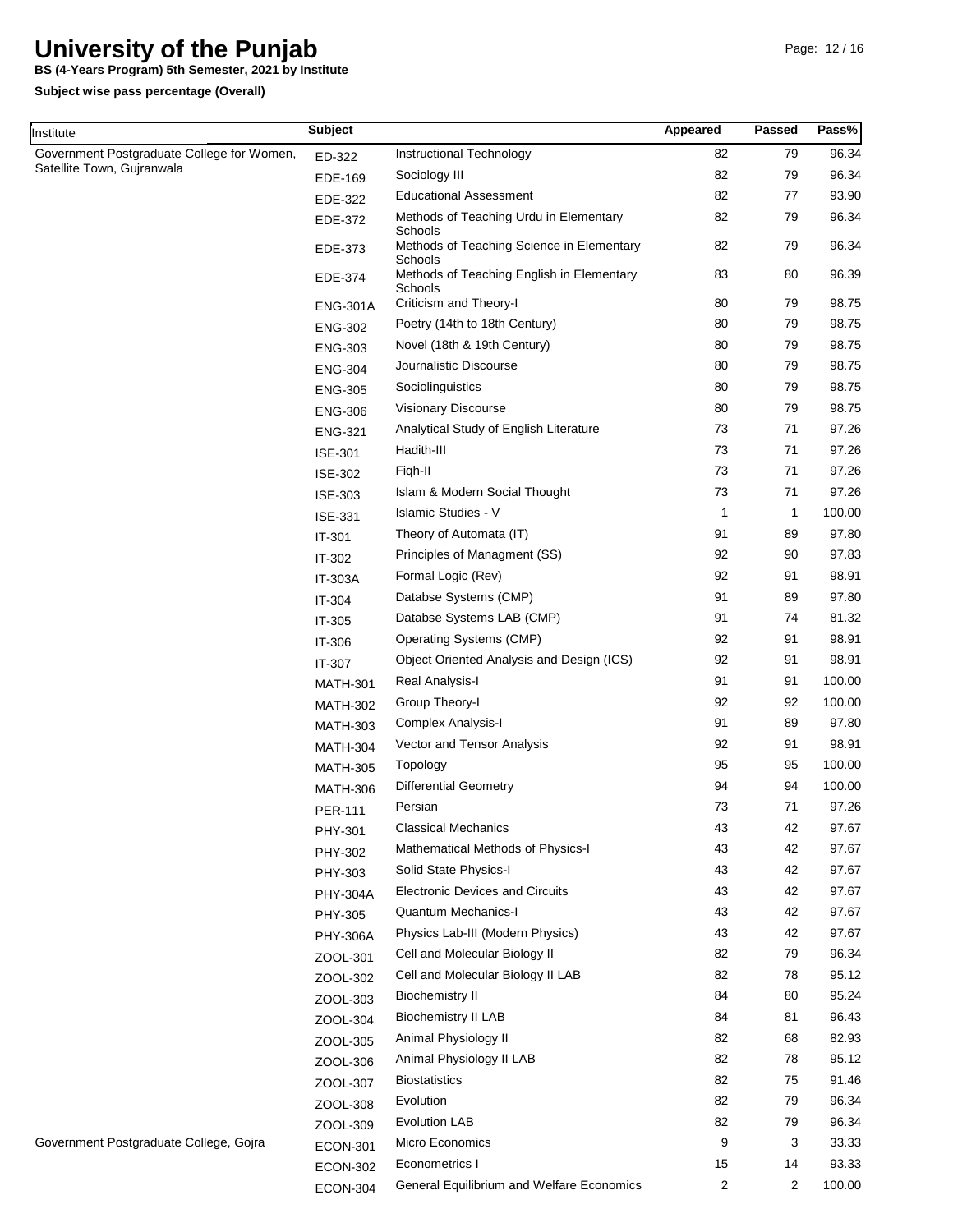**BS (4-Years Program) 5th Semester, 2021 by Institute**

| ∥nstitute                              | <b>Subject</b>             |                                           | Appeared | <b>Passed</b> | Pass%  |
|----------------------------------------|----------------------------|-------------------------------------------|----------|---------------|--------|
| Government Postgraduate College, Gojra | ENG-302                    | Poetry (14th to 18th Century)             | 5        | 1             | 20.00  |
|                                        | <b>ENG-303</b>             | Novel (18th & 19th Century)               | 11       | 5             | 45.45  |
|                                        | <b>ENG-306</b>             | Visionary Discourse                       | 3        | 3             | 100.00 |
|                                        | IT-302                     | Principles of Managment (SS)              | 8        | 7             | 87.50  |
|                                        | <b>MATH-301</b>            | Real Analysis-I                           | 1        | 1             | 100.00 |
|                                        | PHY-301                    | <b>Classical Mechanics</b>                | 6        | 2             | 33.33  |
|                                        | PHY-302                    | Mathematical Methods of Physics-I         | 5        | 5             | 100.00 |
|                                        | PHY-303                    | Solid State Physics-I                     | 3        | 3             | 100.00 |
|                                        | PHY-305                    | Quantum Mechanics-I                       | 1        |               | .00    |
| Government Postgraduate College,       | <b>CHEM-301</b>            | <b>Physical Chemistry</b>                 | 45       | 45            | 100.00 |
| Sheikhupura                            | <b>CHEM-302</b>            | Physical Chemistry LAB.                   | 43       | 42            | 97.67  |
|                                        | <b>CHEM-303</b>            | Inorganic Chemistry                       | 43       | 43            | 100.00 |
|                                        | <b>CHEM-304</b>            | Inorganic Chemistry LAB.                  | 43       | 43            | 100.00 |
|                                        | <b>CHEM-305</b>            | <b>Organic Chemistry</b>                  | 43       | 43            | 100.00 |
|                                        | <b>CHEM-306</b>            | Organic Chemistry LAB.                    | 43       | 42            | 97.67  |
|                                        | <b>CHEM-307</b>            | <b>Analytical Chemistry</b>               | 43       | 43            | 100.00 |
|                                        | <b>CHEM-308</b>            | Analytical Chemistry LAB.                 | 43       | 42            | 97.67  |
|                                        | IT-301                     | Theory of Automata (IT)                   | 41       | 41            | 100.00 |
|                                        | IT-302                     | Principles of Managment (SS)              | 41       | 36            | 87.80  |
|                                        | <b>IT-303A</b>             | Formal Logic (Rev)                        | 41       | 40            | 97.56  |
|                                        | IT-304                     | Databse Systems (CMP)                     | 41       | 40            | 97.56  |
|                                        | IT-305                     | Databse Systems LAB (CMP)                 | 41       | 41            | 100.00 |
|                                        | IT-306                     | Operating Systems (CMP)                   | 41       | 41            | 100.00 |
|                                        | IT-307                     | Object Oriented Analysis and Design (ICS) | 41       | 41            | 100.00 |
|                                        | <b>MATH-301</b>            | Real Analysis-I                           | 39       | 39            | 100.00 |
|                                        | <b>MATH-302</b>            | Group Theory-I                            | 44       | 44            | 100.00 |
|                                        | <b>MATH-303</b>            | Complex Analysis-I                        | 39       | 38            | 97.44  |
|                                        | <b>MATH-304</b>            | Vector and Tensor Analysis                | 39       | 39            | 100.00 |
|                                        | <b>MATH-305</b>            | Topology                                  | 47       | 46            | 97.87  |
|                                        | <b>MATH-306</b>            | <b>Differential Geometry</b>              | 39       | 39            | 100.00 |
|                                        | PHY-301                    | <b>Classical Mechanics</b>                | 48       | 47            | 97.92  |
|                                        |                            | Mathematical Methods of Physics-I         | 52       | 44            | 84.62  |
|                                        | PHY-302                    | Solid State Physics-I                     | 49       | 38            | 77.55  |
|                                        | PHY-303<br><b>PHY-304A</b> | <b>Electronic Devices and Circuits</b>    | 48       | 46            | 95.83  |
|                                        |                            | <b>Quantum Mechanics-I</b>                | 49       | 48            | 97.96  |
|                                        | PHY-305                    | Physics Lab-III (Modern Physics)          | 48       | 47            | 97.92  |
|                                        | <b>PHY-306A</b>            | Cell and Molecular Biology II             | 42       | 41            | 97.62  |
|                                        | ZOOL-301                   | Cell and Molecular Biology II LAB         | 42       | 41            | 97.62  |
|                                        | ZOOL-302                   | <b>Biochemistry II</b>                    | 42       | 41            | 97.62  |
|                                        | ZOOL-303                   | <b>Biochemistry II LAB</b>                | 42       | 41            | 97.62  |
|                                        | ZOOL-304                   | Animal Physiology II                      | 43       | 38            | 88.37  |
|                                        | ZOOL-305                   | Animal Physiology II LAB                  | 42       | 41            | 97.62  |
|                                        | ZOOL-306                   | <b>Biostatistics</b>                      | 42       | 41            | 97.62  |
|                                        | ZOOL-307                   | Evolution                                 | 42       | 41            | 97.62  |
|                                        | ZOOL-308                   | <b>Evolution LAB</b>                      | 42       | 41            | 97.62  |
|                                        | ZOOL-309                   |                                           |          |               |        |
| Government Queen Mary College, Lahore  | <b>BOT-301</b>             | Higher Fungi                              | 16       | 16            | 100.00 |
|                                        | <b>BOT-302</b>             | Higher Fungi Lab                          | 16       | 16            | 100.00 |
|                                        | <b>BOT-303</b>             | Microbial and Molecular Genetics          | 16       | 16            | 100.00 |
|                                        | <b>BOT-304</b>             | Microbial and Molecular Genetics Lab      | 16       | 16            | 100.00 |
|                                        | <b>BOT-305</b>             | Evolutionary Trends in Trachaeophytes     | 16       | 16            | 100.00 |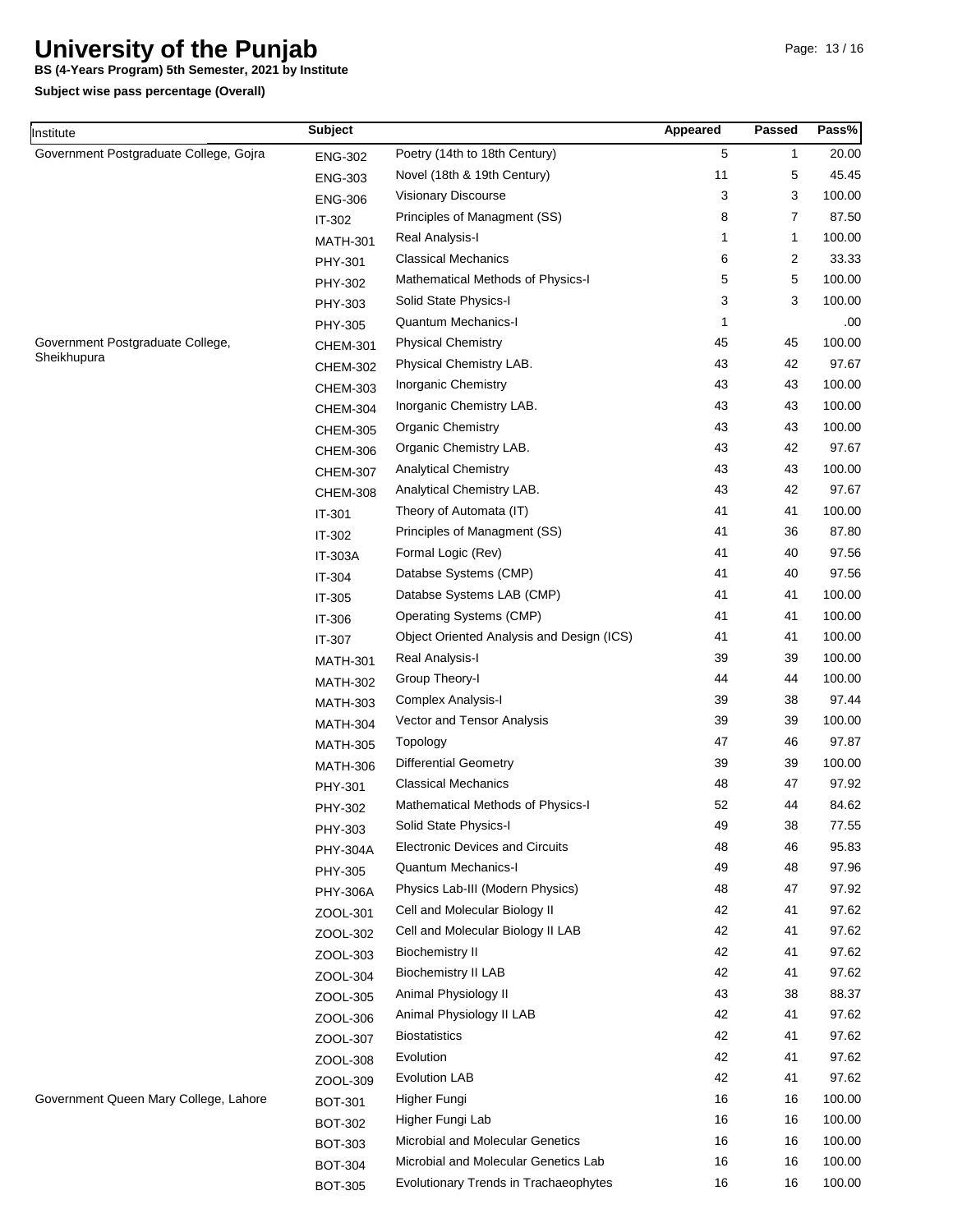**BS (4-Years Program) 5th Semester, 2021 by Institute**

**Subject wise pass percentage (Overall)**

Institute

| nstitute                                                                | <b>Subject</b>  |                                           | Appeared | Passed | Pass%  |
|-------------------------------------------------------------------------|-----------------|-------------------------------------------|----------|--------|--------|
| Government Queen Mary College, Lahore                                   | <b>BOT-306</b>  | Evolutionary Trends in Trachaeophytes Lab | 16       | 16     | 100.00 |
|                                                                         | <b>BOT-307</b>  | <b>Environmental Biology</b>              | 16       | 16     | 100.00 |
|                                                                         | <b>BOT-308</b>  | Environmental Biology Lab                 | 16       | 16     | 100.00 |
|                                                                         | <b>BSCS-301</b> | News Reporting & Writing                  | 28       | 28     | 100.00 |
|                                                                         | <b>BSCS-302</b> | Broadcast Journalism                      | 28       | 28     | 100.00 |
|                                                                         | <b>BSCS-303</b> | Online Journalism                         | 28       | 28     | 100.00 |
|                                                                         | <b>BSCS-304</b> | Media Seminar                             | 28       | 28     | 100.00 |
|                                                                         | <b>BSCS-305</b> | Theories of Communication-I               | 28       | 28     | 100.00 |
|                                                                         | CHEM-301        | <b>Physical Chemistry</b>                 | 33       | 32     | 96.97  |
|                                                                         | <b>CHEM-302</b> | Physical Chemistry LAB.                   | 33       | 32     | 96.97  |
|                                                                         | <b>CHEM-303</b> | Inorganic Chemistry                       | 33       | 31     | 93.94  |
|                                                                         | <b>CHEM-304</b> | Inorganic Chemistry LAB.                  | 33       | 33     | 100.00 |
|                                                                         | <b>CHEM-305</b> | <b>Organic Chemistry</b>                  | 34       | 32     | 94.12  |
|                                                                         | <b>CHEM-306</b> | Organic Chemistry LAB.                    | 33       | 32     | 96.97  |
|                                                                         | <b>CHEM-307</b> | <b>Analytical Chemistry</b>               | 24       | 24     | 100.00 |
|                                                                         | <b>CHEM-308</b> | Analytical Chemistry LAB.                 | 24       | 23     | 95.83  |
|                                                                         | <b>CHEM-311</b> | <b>Bio Chemistry</b>                      | 9        | 9      | 100.00 |
|                                                                         | <b>CHEM-312</b> | Bio Chemistry LAB.                        | 9        | 9      | 100.00 |
|                                                                         | <b>MATH-301</b> | Real Analysis-I                           | 32       | 30     | 93.75  |
|                                                                         | <b>MATH-302</b> | Group Theory-I                            | 45       | 44     | 97.78  |
|                                                                         | <b>MATH-303</b> | Complex Analysis-I                        | 30       | 24     | 80.00  |
|                                                                         | <b>MATH-304</b> | Vector and Tensor Analysis                | 31       | 31     | 100.00 |
|                                                                         | <b>MATH-305</b> | Topology                                  | 31       | 31     | 100.00 |
|                                                                         | <b>MATH-306</b> | <b>Differential Geometry</b>              | 32       | 32     | 100.00 |
|                                                                         | PHY-301         | <b>Classical Mechanics</b>                | 30       | 27     | 90.00  |
|                                                                         | PHY-302         | Mathematical Methods of Physics-I         | 30       | 25     | 83.33  |
|                                                                         | PHY-303         | Solid State Physics-I                     | 30       | 26     | 86.67  |
|                                                                         | <b>PHY-304A</b> | <b>Electronic Devices and Circuits</b>    | 30       | 27     | 90.00  |
|                                                                         | PHY-305         | Quantum Mechanics-I                       | 32       | 29     | 90.63  |
|                                                                         | <b>PHY-306A</b> | Physics Lab-III (Modern Physics)          | 30       | 29     | 96.67  |
|                                                                         | ZOOL-301        | Cell and Molecular Biology II             | 18       | 18     | 100.00 |
|                                                                         | ZOOL-302        | Cell and Molecular Biology II LAB         | 19       | 19     | 100.00 |
|                                                                         | ZOOL-303        | <b>Biochemistry II</b>                    | 21       | 21     | 100.00 |
|                                                                         | ZOOL-304        | <b>Biochemistry II LAB</b>                | 19       | 19     | 100.00 |
|                                                                         | ZOOL-305        | Animal Physiology II                      | 18       | 17     | 94.44  |
|                                                                         | ZOOL-306        | Animal Physiology II LAB                  | 19       | 19     | 100.00 |
|                                                                         | ZOOL-307        | <b>Biostatistics</b>                      | 18       | 18     | 100.00 |
|                                                                         | ZOOL-308        | Evolution                                 | 18       | 18     | 100.00 |
|                                                                         | ZOOL-309        | <b>Evolution LAB</b>                      | 19       | 19     | 100.00 |
| Government Vigar-un-Nisa Post Graduate<br>College for Women, Rawalpindi | APSY-351        | Psycho-Pathology                          | 42       | 38     | 90.48  |
|                                                                         | APSY-352        | Schools and Perspectives in Psychology    | 43       | 40     | 93.02  |
|                                                                         | APSY-353        | Developmental Psychology (Revised)        | 42       | 39     | 92.86  |
|                                                                         | APSY-354        | Psychological Assessment                  | 42       | 39     | 92.86  |
|                                                                         | APSY-355        | Psychology Assessment (Practical)         | 42       | 39     | 92.86  |
|                                                                         | APSY-356        | Research Methods - I                      | 42       | 39     | 92.86  |
|                                                                         | APSY-357        | Statistics in Psychology                  | 44       | 38     | 86.36  |
|                                                                         | ARB-301         | Arabic - V                                | 22       | 22     | 100.00 |
|                                                                         | <b>BOT-301</b>  | Higher Fungi                              | 36       | 33     | 91.67  |
|                                                                         | <b>BOT-302</b>  | Higher Fungi Lab                          | 36       | 36     | 100.00 |
|                                                                         | <b>BOT-303</b>  | Microbial and Molecular Genetics          | 36       | 36     | 100.00 |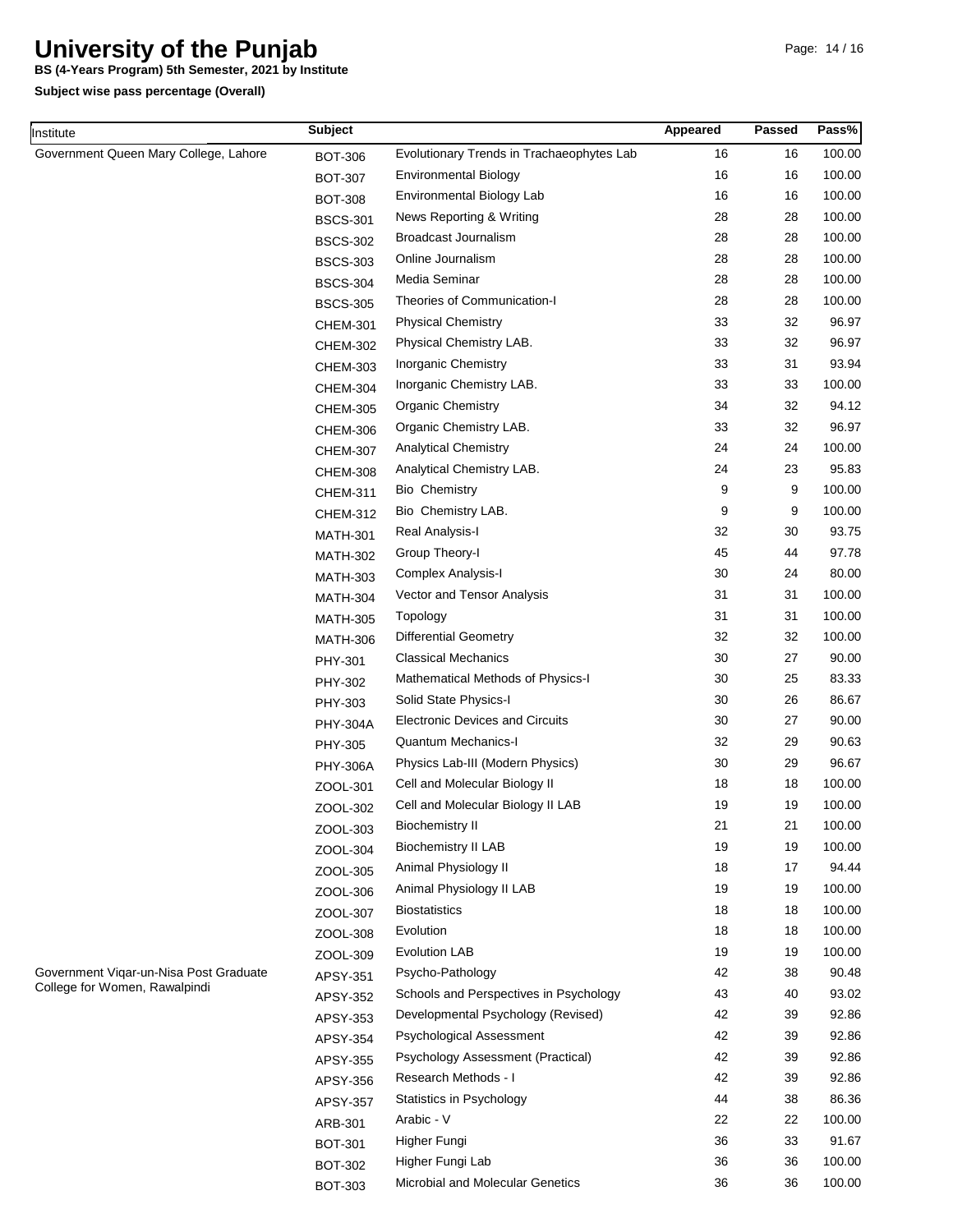**BS (4-Years Program) 5th Semester, 2021 by Institute**

| Institute                              | <b>Subject</b>  |                                                                 | Appeared | <b>Passed</b> | Pass%  |
|----------------------------------------|-----------------|-----------------------------------------------------------------|----------|---------------|--------|
| Government Vigar-un-Nisa Post Graduate | <b>BOT-304</b>  | Microbial and Molecular Genetics Lab                            | 36       | 36            | 100.00 |
| College for Women, Rawalpindi          | <b>BOT-305</b>  | Evolutionary Trends in Trachaeophytes                           | 36       | 36            | 100.00 |
|                                        | <b>BOT-306</b>  | Evolutionary Trends in Trachaeophytes Lab                       | 36       | 36            | 100.00 |
|                                        | <b>BOT-307</b>  | <b>Environmental Biology</b>                                    | 36       | 36            | 100.00 |
|                                        | <b>BOT-308</b>  | Environmental Biology Lab                                       | 36       | 36            | 100.00 |
|                                        | <b>CHEM-301</b> | <b>Physical Chemistry</b>                                       | 66       | 66            | 100.00 |
|                                        | <b>CHEM-302</b> | Physical Chemistry LAB.                                         | 64       | 64            | 100.00 |
|                                        | <b>CHEM-303</b> | Inorganic Chemistry                                             | 64       | 64            | 100.00 |
|                                        | <b>CHEM-304</b> | Inorganic Chemistry LAB.                                        | 64       | 64            | 100.00 |
|                                        | <b>CHEM-305</b> | <b>Organic Chemistry</b>                                        | 64       | 63            | 98.44  |
|                                        | <b>CHEM-306</b> | Organic Chemistry LAB.                                          | 64       | 64            | 100.00 |
|                                        | <b>CHEM-307</b> | <b>Analytical Chemistry</b>                                     | 64       | 64            | 100.00 |
|                                        | <b>CHEM-308</b> | Analytical Chemistry LAB.                                       | 64       | 64            | 100.00 |
|                                        | ED-322          | Instructional Technology                                        | 28       | 28            | 100.00 |
|                                        | EDE-169         | Sociology III                                                   | 28       | 27            | 96.43  |
|                                        | EDE-322         | <b>Educational Assessment</b>                                   | 28       | 28            | 100.00 |
|                                        | EDE-372         | Methods of Teaching Urdu in Elementary                          | 28       | 27            | 96.43  |
|                                        | EDE-373         | Schools<br>Methods of Teaching Science in Elementary            | 28       | 28            | 100.00 |
|                                        | EDE-374         | Schools<br>Methods of Teaching English in Elementary<br>Schools | 29       | 29            | 100.00 |
|                                        | <b>ENG-301A</b> | Criticism and Theory-I                                          | 45       | 45            | 100.00 |
|                                        | <b>ENG-302</b>  | Poetry (14th to 18th Century)                                   | 45       | 45            | 100.00 |
|                                        | <b>ENG-303</b>  | Novel (18th & 19th Century)                                     | 45       | 43            | 95.56  |
|                                        | <b>ENG-304</b>  | Journalistic Discourse                                          | 45       | 45            | 100.00 |
|                                        | <b>ENG-305</b>  | Sociolinguistics                                                | 45       | 45            | 100.00 |
|                                        | <b>ENG-306</b>  | Visionary Discourse                                             | 46       | 45            | 97.83  |
|                                        | <b>ENG-321</b>  | Analytical Study of English Literature                          | 21       | 21            | 100.00 |
|                                        | <b>ISE-301</b>  | Hadith-III                                                      | 22       | 21            | 95.45  |
|                                        | <b>ISE-302</b>  | Figh-II                                                         | 21       | 21            | 100.00 |
|                                        | <b>ISE-303</b>  | Islam & Modern Social Thought                                   | 21       | 21            | 100.00 |
|                                        | IT-301          | Theory of Automata (IT)                                         | 34       | 29            | 85.29  |
|                                        | IT-302          | Principles of Managment (SS)                                    | 33       | 28            | 84.85  |
|                                        | IT-303A         | Formal Logic (Rev)                                              | 33       | 32            | 96.97  |
|                                        | IT-304          | Databse Systems (CMP)                                           | 32       | 31            | 96.88  |
|                                        | IT-305          | Databse Systems LAB (CMP)                                       | 32       | 31            | 96.88  |
|                                        | IT-306          | Operating Systems (CMP)                                         | 32       | 31            | 96.88  |
|                                        | IT-307          | Object Oriented Analysis and Design (ICS)                       | 32       | 31            | 96.88  |
|                                        | <b>PER-111</b>  | Persian                                                         | 21       | 21            | 100.00 |
|                                        | PHY-301         | <b>Classical Mechanics</b>                                      | 33       | 33            | 100.00 |
|                                        | PHY-302         | Mathematical Methods of Physics-I                               | 42       | 41            | 97.62  |
|                                        | PHY-303         | Solid State Physics-I                                           | 33       | 33            | 100.00 |
|                                        | <b>PHY-304A</b> | <b>Electronic Devices and Circuits</b>                          | 33       | 33            | 100.00 |
|                                        | PHY-305         | Quantum Mechanics-I                                             | 34       | 31            | 91.18  |
|                                        | <b>PHY-306A</b> | Physics Lab-III (Modern Physics)                                | 33       | 33            | 100.00 |
|                                        | <b>URDU-301</b> | Urdu dasstan aur naawal: faqri o funny                          | 21       | 20            | 95.24  |
|                                        | <b>URDU-302</b> | mubahas<br>Urdu Gazal ka fiqri o funny mutaila                  | 21       | 20            | 95.24  |
|                                        | <b>URDU-303</b> | Tarikh adab urdu aur adbi tehrikaay                             | 21       | 16            | 76.19  |
|                                        | <b>URDU-307</b> | Urdu fkshan may tariki o tehzibi shaur                          | 21       | 20            | 95.24  |
|                                        | ZOOL-301        | Cell and Molecular Biology II                                   | 31       | 31            | 100.00 |
|                                        | ZOOL-302        | Cell and Molecular Biology II LAB                               | 31       | 31            | 100.00 |
|                                        |                 |                                                                 |          |               |        |